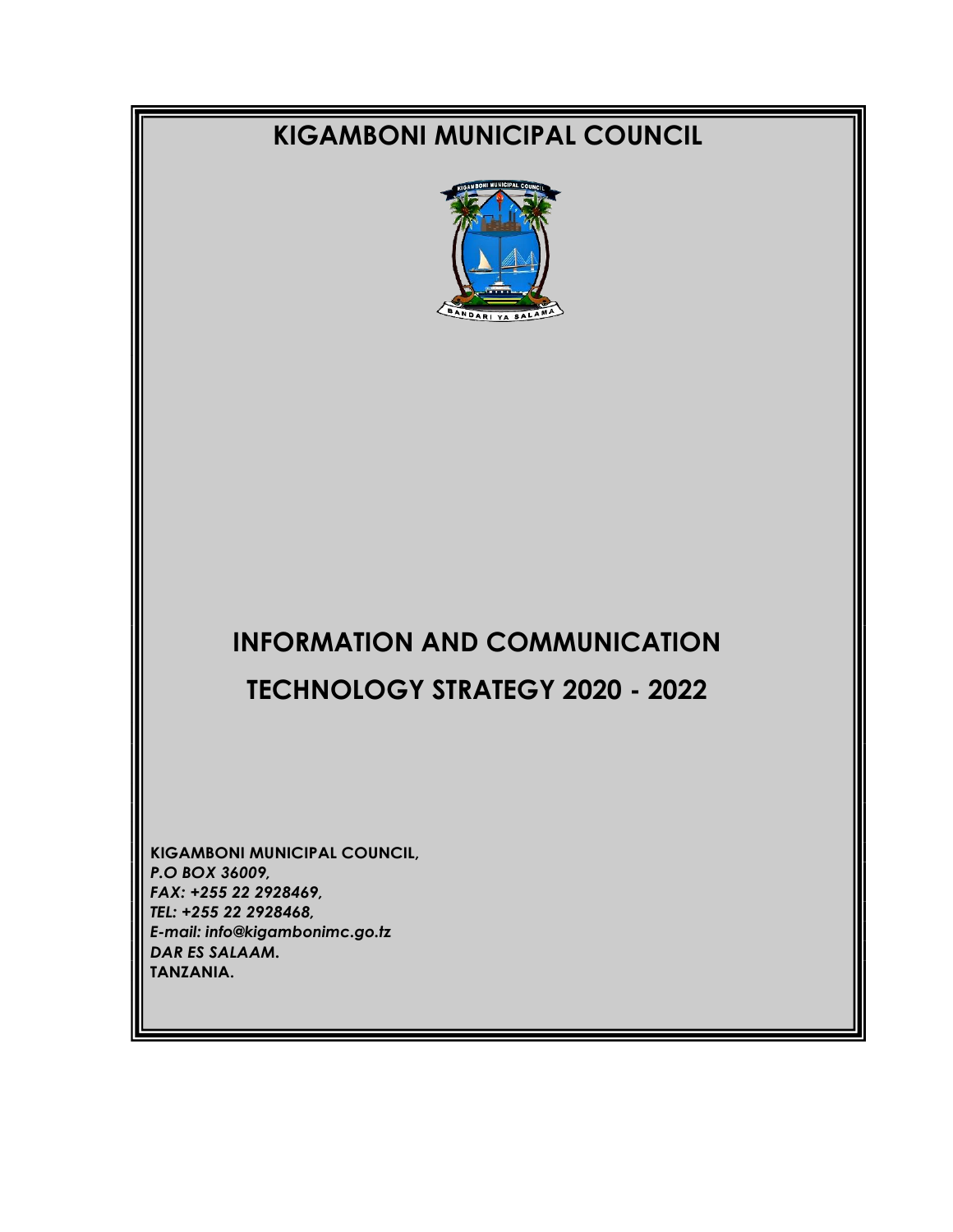#### <span id="page-1-0"></span>**4.1. FOREWORD**

**2020**

Information and Communication Technologies (ICT) Strategy for Kigamboni Municipal Council aims at guiding the deployment of Information Systems to improve internal and external service delivery and to improve efficiency and effectiveness of operations in the Municipality. The strategy is aligned with the National ICT policy 2003 and e-Government Strategy 2009. The national e-government strategy has been developed as a higher level plan to address the need and role of the application of Information and Communication Technologies (ICT) in improving government services for MDAs.

It is intended to provide a framework for more coordinated and user driven focus on the use of ICT as part of streamlining the implementation of National ICT Policy and e-Government Strategy. The ultimate goal shall be systematic ICT deployment within the Municipality as a tool to facilitate the provision of quality services as well as implementation of various socioeconomic and environmental projects within the area of jurisdictions as well as the M&E aspects of the same. The strategy sets ambitious and specific goals and targets whose achievement will not only deliver better services to more citizens, but will also result in cost saving in the delivery of services while enabling many new types of services to be created as part of the services delivered by the Municipal Council.

It is worth noting that this strategy will not only enable the Municipality to use ICT systematically, but also to apply ICT in reforming and improving the internal working processes, and ultimately making service delivery to the public easier and quicker, proper utilization of public resources and avoid duplication of efforts in information technology deployments.

Effective ICT Management requires people to deploy the right technology in the right way for the right reasons, commonly referred to as "people, process and technology". The strategy explores these themes with a view to arriving at the best possible fit to ensure that the ICT mission is achieved.

This strategy is a result of considerable effort made by Kigamboni Municipal Council in which the challenges and opportunities facing the deployment of ICT were explored. I would like to thank all involved exhausting and in providing the valuable inputs.

I now look forward to the delivery of commitments contained in the Information Systems Strategy. Through this work we can achieve a more integrated approach to the management and development of ICT and information systems as we strive to achieve the Municipal wide mission and business goals.

#### Arch. Ng'wilabuzu N. Ludigija **MUNICIPAL DIRECTOR KIGAMBONI MUNICIPAL COUNCIL**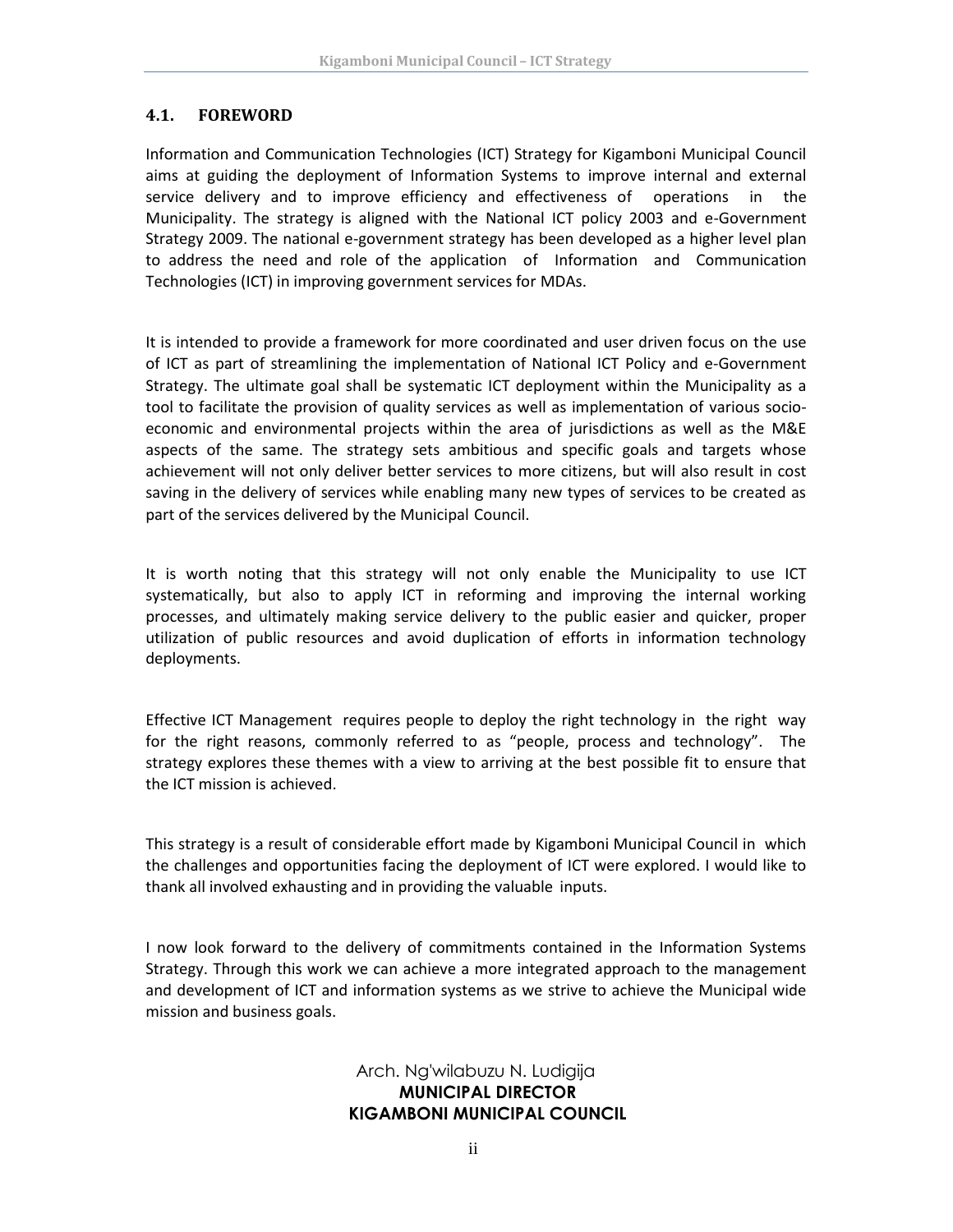# **Table of Contents**

| 4.1. |                       |  |
|------|-----------------------|--|
|      |                       |  |
|      |                       |  |
|      |                       |  |
|      |                       |  |
|      |                       |  |
|      |                       |  |
|      |                       |  |
|      |                       |  |
|      |                       |  |
|      |                       |  |
|      |                       |  |
|      |                       |  |
|      |                       |  |
|      |                       |  |
|      | $G$ OAL $\ldots$ $13$ |  |
|      |                       |  |
|      |                       |  |
|      |                       |  |
|      |                       |  |
|      |                       |  |
|      |                       |  |
|      |                       |  |
|      |                       |  |
|      |                       |  |
|      |                       |  |
|      |                       |  |
|      |                       |  |
|      |                       |  |
|      |                       |  |
|      |                       |  |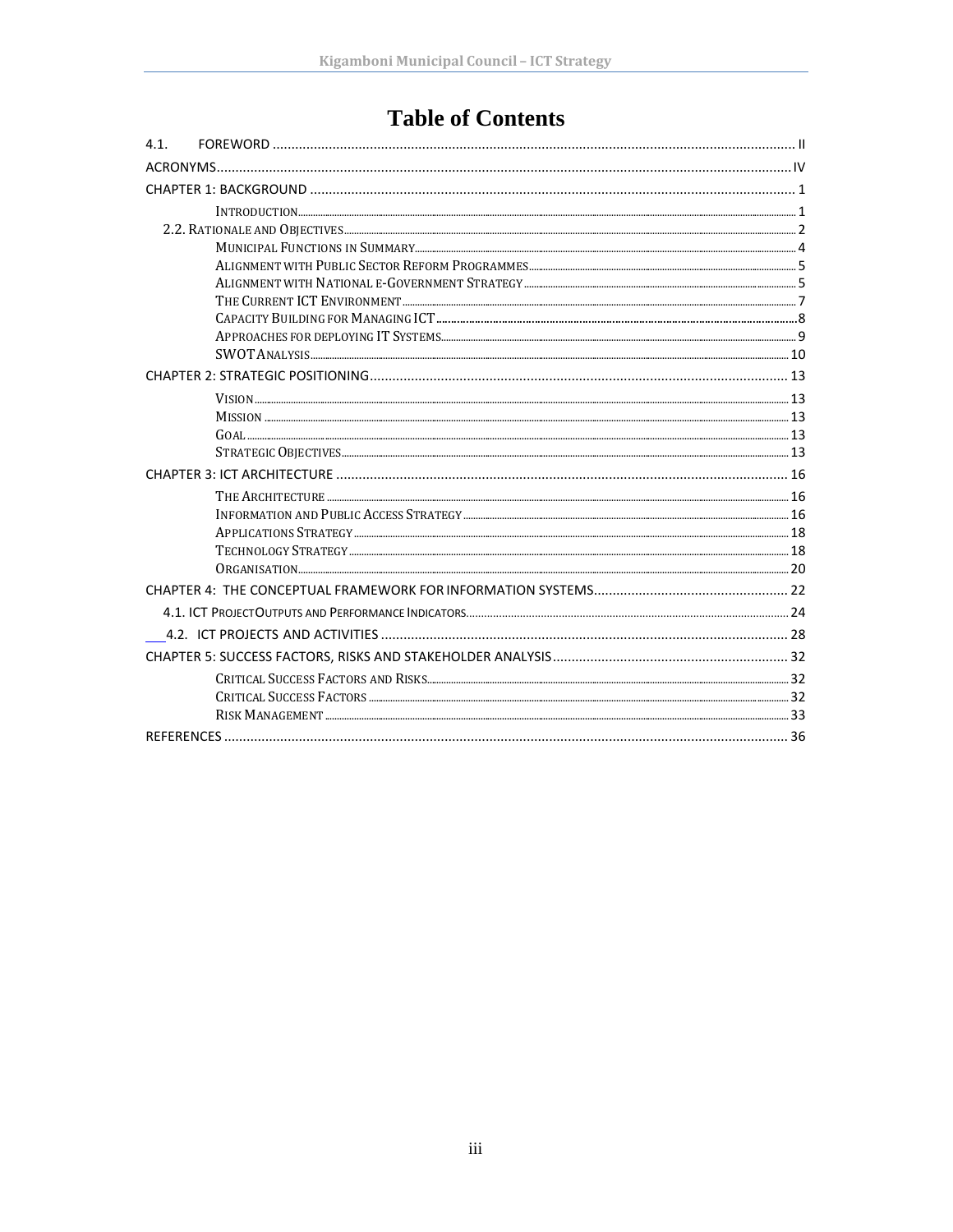# **ACRONYMS**

**2020**

<span id="page-3-0"></span>

| <b>CBO</b>      | <b>Community Based Organization</b>                                    |
|-----------------|------------------------------------------------------------------------|
| DP.             | Development Partner                                                    |
| <b>EIA</b>      | <b>Environmental Impact Assessment</b>                                 |
| GoT             | Government of Tanzania                                                 |
| ICT             | Information and Communication Technologies                             |
| LGAs            | <b>Local Government Authorities</b>                                    |
| <b>MDGs</b>     | Millennium Development Goals                                           |
| <b>MTEF</b>     | Medium Term Expenditure Framework                                      |
| <b>NGO</b>      | Non-governmental Organization                                          |
| <b>NPES</b>     | <b>National Poverty Eradication Strategy</b>                           |
| <b>NSGRP</b>    | National Strategy for Growth and Reduction of Poverty                  |
| <b>PMO-RALG</b> | Prime Minister's Office - Regional Administration and Local Government |
| <b>PRS</b>      | <b>Poverty Reduction Strategy</b>                                      |
| <b>PSP</b>      | <b>Private Sector Participation</b>                                    |
| <b>SWAP</b>     | Sector Wide Approach to Planning                                       |
| <b>TShs</b>     | <b>Tanzanian Shillings</b>                                             |
|                 |                                                                        |
| <b>KGMC</b>     | Kigamboni Municipal Council                                            |
|                 |                                                                        |
| ΙT              | <b>Information Technology</b>                                          |

iv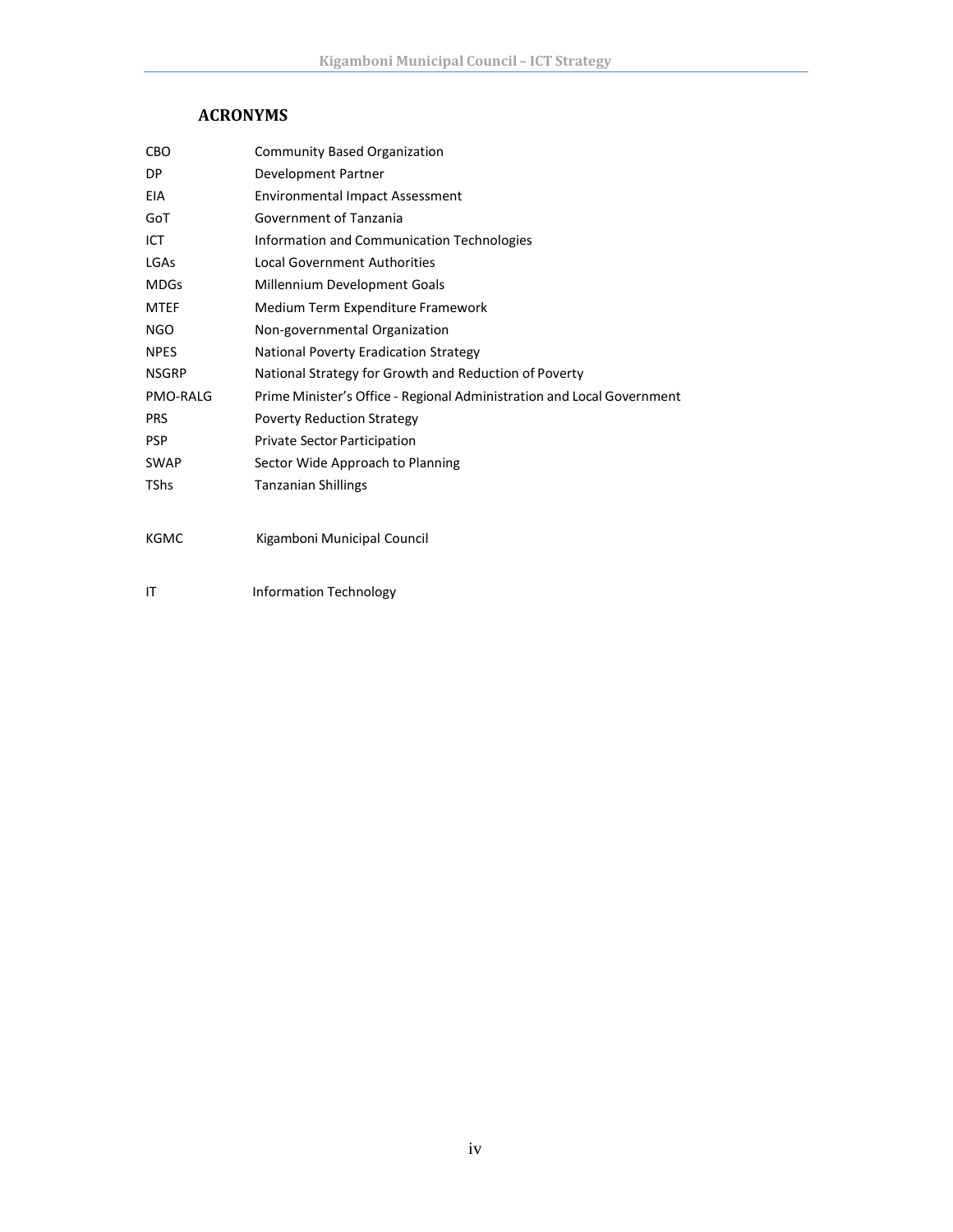#### <span id="page-4-0"></span>**CHAPTER 1: BACKGROUND**

#### <span id="page-4-1"></span>**Introduction**

ICT is an acronym for Information and Communication Technologies. The term encompasses a range of computing and communications technologies for capturing, manipulating, storing, retrieving, processing, analyzing and transmitting information. There is no universally accepted definition of term owing to the fact that the concepts, methods and applications involved in ICT are constantly evolving in line with the fast pace of change in technology itself. A simple definition is thus derived by considering all the uses of digital technology that help individuals, businesses and organizations use information to solve practical problems.

In business, ICT comprises traditional computer-based technologies - things you can typically do on a personal computer or using computers at home or at work; and the more recent, and fast-growing range of digital communication technologies - which allow people and organizations to communicate and share information digitally. Traditional Computer Based Technologies include:

Standard Office Applications, for example:

- *Word processing*: Used to process, store and transmit documents in text form, for example Microsoft Word
- *Spreadsheets:* used for calculation and analysis of numbers, analysis of financial information, calculations and creation of forecasting models, for example Microsoft Excel
- *Database software:* used for managing data in many forms, from basic lists such as customer contacts through to complex setups such as customer databases, and cataloguing systems. Examples of these include Oracle, Microsoft SQL Server and Microsoft Access
- *Presentation software:* used to make making presentations, either directly using a computer screen or data projector in digital format via email or over the Internet; for example Microsoft PowerPoint, Microsoft publisher, etc.
- *Desktop publishing*: used for producing newsletters, magazines and other complex documents; and publishing for example Adobe, Quark Express, Microsoft Publisher;
- *Graphics software:* Used to create and edit images such as logos, drawings or pictures for use in DTP, web sites or other publications. For example Adobe Photoshop and Illustrator; Macromedia Freehand and Fireworks;

Specialist Applications include the following examples:

- *Accounting package*: Used to manage an organization's accounts including revenues/sales, purchases, bank accounts etc. A wide range of systems is available ranging from basic packages suitable for small businesses through to sophisticated ones aimed at multinational companies. Examples are LGRCIS, Oracle and IFMIS (Epicor)
- *Computer Aided Design (CAD):* Used to aid in design processes. Specialized CAD programs exist for many types of design, including architectural, engineering, electronics, roadways and water networks.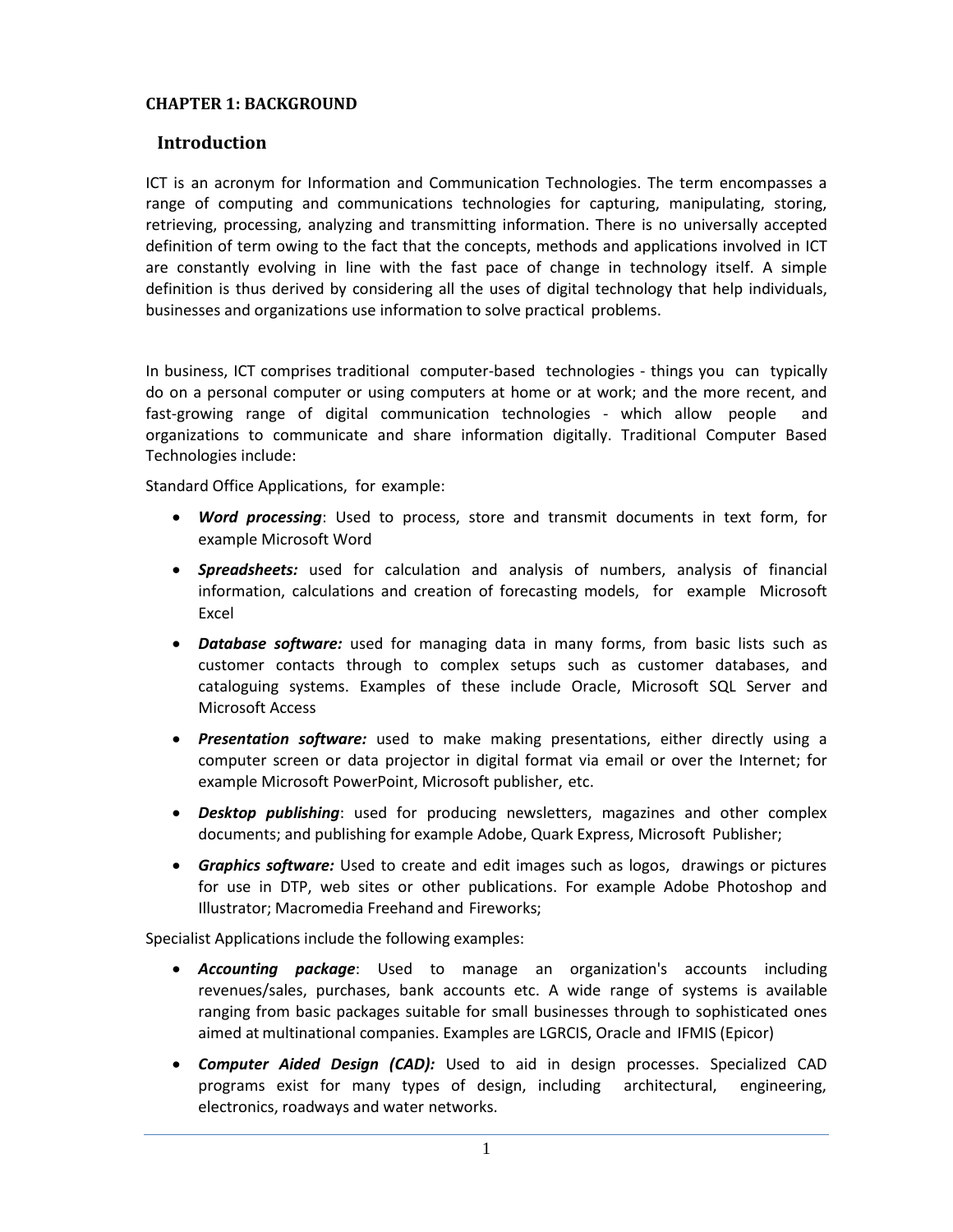• *Customer Relations Management (CRM):* Software that allows businesses to better understand their customers by collecting and analyzing data on them such as their product preferences, buying habits etc. They are often linked to software applications that run call centers, for example.

The 'C' part of ICT refers to the communication of data by electronic means, usually over some distance. This is often achieved via networks of sending and receiving equipment, wires and satellite links. The technologies involved in communication tend to be complex. However, there are aspects of digital communications that user's needs to be aware of. These relate primarily to the types of network and the ways of connecting to the Internet.

- **Internal networks:** Usually referred to as local area networks (LAN), this involves linking a number of hardware items (input and output devices plus computer processing) together within an office or building. The aim of a LAN is to be able to share hardware facilities such as printers or scanners, software applications and data. This type of network is invaluable in the office environment where colleagues need to have access to common data or programs.
- **External networks:** Often needed for communication outside internal networks; Links to internal network form the Wide Area Network (WAN).
- **Internet:** The Internet is the network of networks, linking various standalone computers to internal networks and wide area networks.

#### *ICT in a Broader Context*

ICT also takes into consideration some aspects that may not be directly technological, but inform how technology is harnessed to achieve business objectives. These include:

- Information (the "I" in ICT); covering such aspects as the nature of information, meaning and value of information; how information is controlled; and legal aspects of information.
- Management of information this covers how data is captured, verified and stored for effective use; the manipulation, processing and distribution of information; keeping information secure; designing networks to share information.
- Strategies and policies covering the aspects of how ICT should be used to achieve organizational goals and objectives; policies guiding the management of ICT, and guidelines on how to use ICT with optimal effectiveness and efficiency.

# <span id="page-5-0"></span>**2.2. Rationale and Objectives**

#### **Rationale**

In this strategy, the wider context of technology that encompass Information and Communication Technologies (ICT) as well as Information Systems (IS) is adopted in order to serve the purpose of systematic deployment of the Information and Communication Technologies in Kigamboni Municipal Council located in Dar es Salaam City.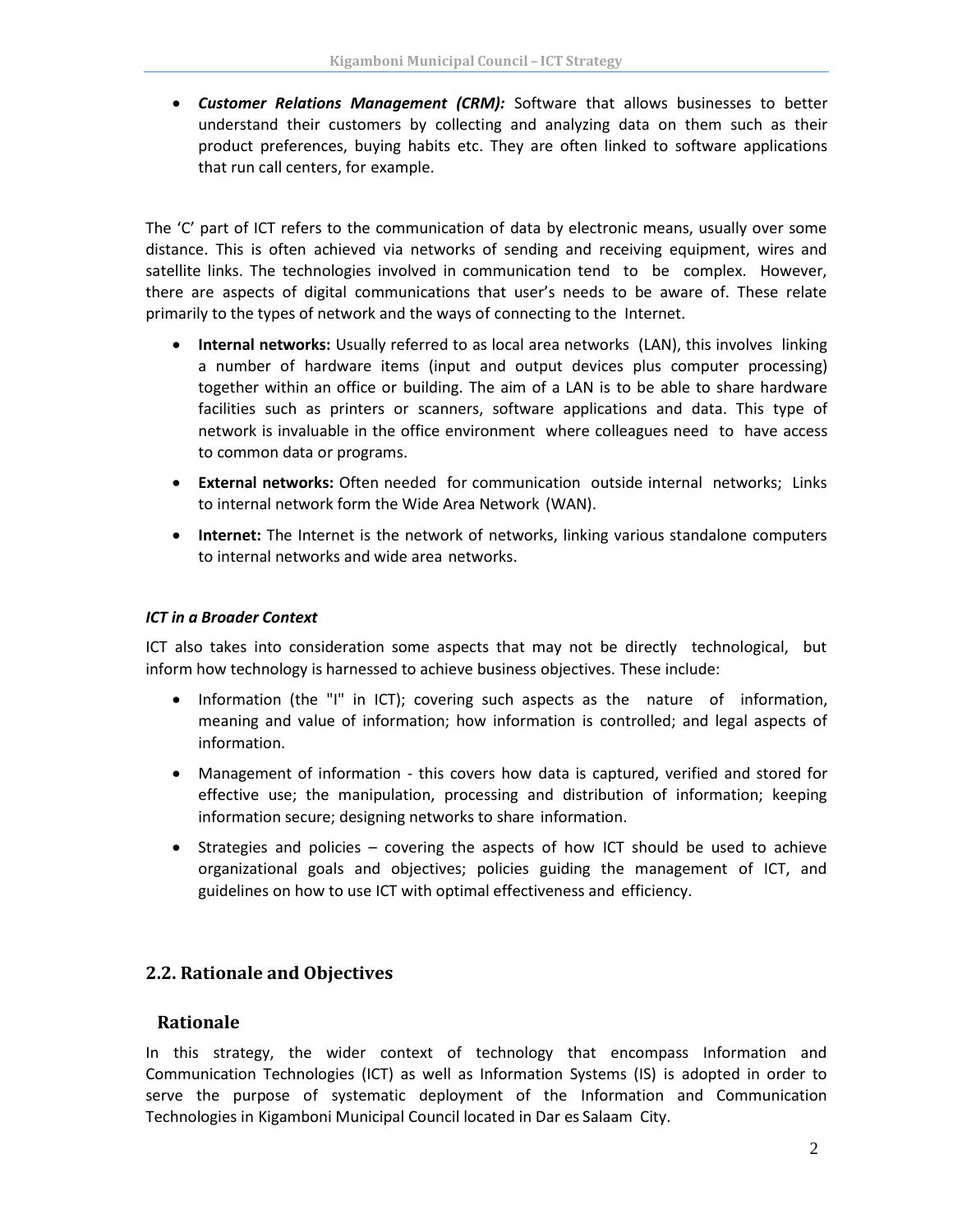The use of ICT in the Municipality therefore is intended to optimize performance, improve cost effectiveness; and enhance quality and speed in services delivery. The Municipality will Endeavour to provide the following:

- Shared databases, making information available for authorized users;
- Expert systems, allowing generalists to perform specialist tasks;
- Telecommunication networks, allowing the Municipality to be centralized and decentralized at the same time;
- Decision-support tools, allowing decision-making to be a part of everybody's life in the Municipality;
- Wireless data communication and portable computers, allowing field personnel to work office independent;
- Interactive videodisk, to get in immediate contact with potential stakeholders and service providers;
- Automatic identification and tracking, allowing the tracking and monitoring of municipal resources, infrastructure, projects and programs planned and undertaken;
- High performance computing, allowing on-the-fly planning and reviewing;
- Voice-over-IP (VoIP) to reduce the cost of having meetings by communicating virtually; and
- Increased efficiency by overcoming software/hardware incompatibility issues by using just one platform across the entire Municipality.

There have been many attempts over the past years to establish meaningful and operational Information Systems (IS) or Management Information Systems (MIS) in LGA's and other MDA's in Tanzania. Substantial time, human and financial resources are invested in procuring computer hardware and software without corresponding investment in field data collection. As a result success has not achieved to an expected level. Major two key reasons may be:

- Lack of systematic approach in the deployment of ICT and applications due to lack of well defined and approved ICT development strategic plans; and
- That policy and decision makers at all level lack the confidence to make decision and support ICT projects. Without this confidence, information systems cannot be successful. Confidence is the result of knowledge and belief about a subject. Policy and decision makers need to understand and appreciate ICT as well as the trend of its thrust in the modern world. They need to be presented with compelling cases for investing in ICT as an enabler of business processes. Decision makers have to understand the implication of ICT in redesign of their processes, particularly the need to sustain the data collection and updates of the systems.

Based on the above facts, the rationales for the ICT strategy is to enable achieve the benefits and returns through the following:

• To plan strategically the ICT investment;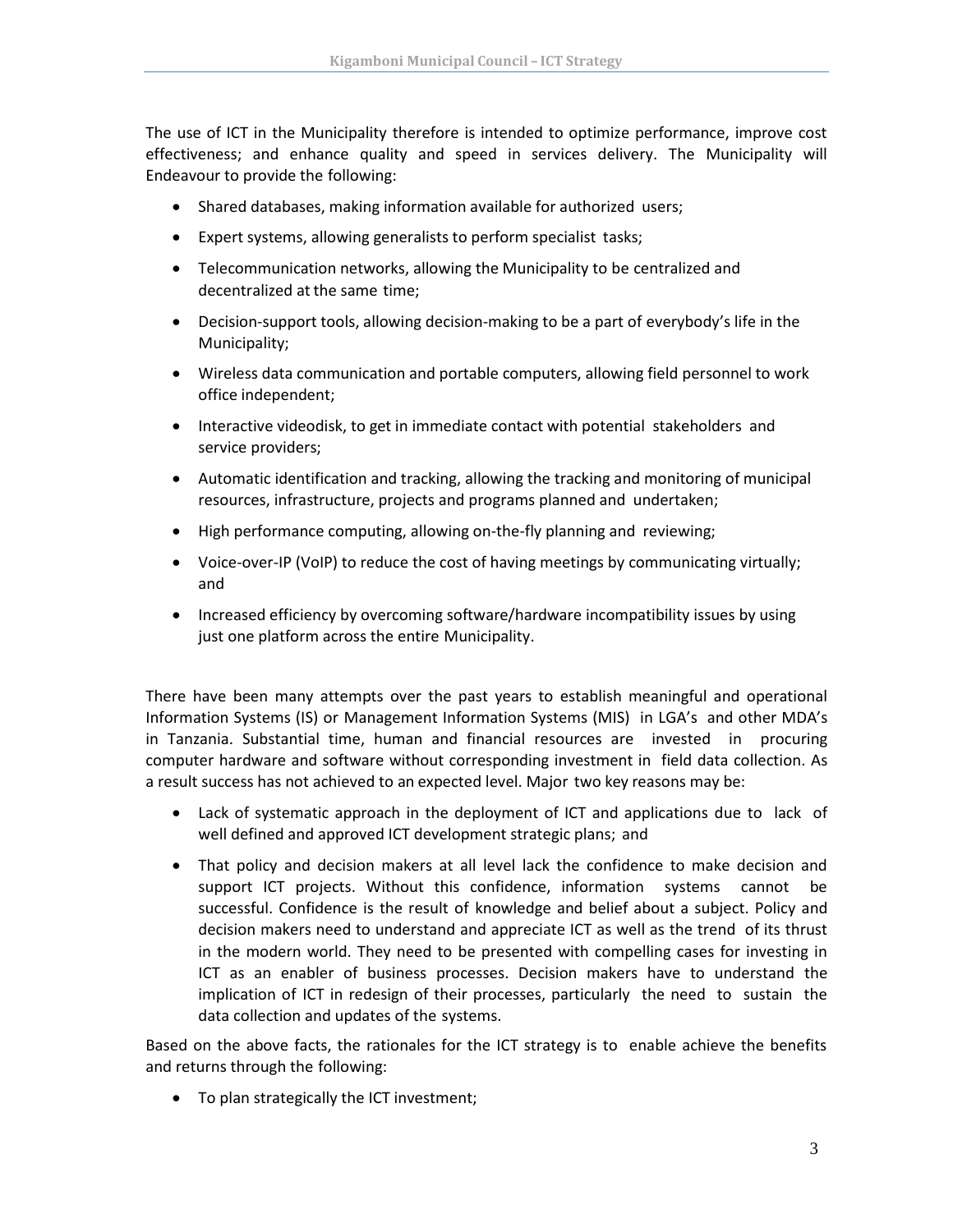- To manage scarce ICT resources optimally;
- To prioritize ICT processes and projects based on what provides the most value;
- To measure how well the Municipality is managing the portfolio to meet the community needs; and
- To minimize risks in ICT deployment in the Municipality.

#### **Objectives:**

The ICT Strategy for the Municipality is needed to address the existing challenges and benefits for the effective provision of services and implementation of projects as well as the overall Municipal's operations. The strategy will be used by the Municipality to guide the deployment of any ICT system. The strategy involves a statement of direction and commitment from top management on the continuing role of information systems.

The strategy establishes a framework in which to fit the existing and proposed systems, infrastructure investments and determines a framework for setting priorities. It also identifies the core systems and supporting resources and investment required over the medium term, it identifies the management and technical policies that determine the means and the ground rules by which information systems will be developed and managed.

#### <span id="page-7-0"></span>**Municipal Functions in Summary**

Kigamboni was first established as a district in 2015 following the Decentralization Policy in Tanzania. Prior that time all area of Kigamboni Municipal Jurisdiction was under Temeke Municipal Council Until 2015. Kigamboni Municipal Council comprise of nine Wards Kigamboni Ward, Tungi Ward, Vijibweni Ward, Kibada Ward, Mjimwema Ward, Somangila Ward, Kimbiji Ward, and Pemba Mnazi Ward. Kigamboni Municipal Council make total of 6 Councils in Dar es Salaam Region, others Councils are Tekeme, Kinondoni, Ilala, Dar es Salaam City, and Ubungo.

Kigamboni Municipal Council was established on 06th November, 2015 under the Local Government (Urban Authorities) Act, Cap 288 R.E 2002 in section 9 and 10. The Municipality comprised of 19 Departments and 9 Wards. The functions of the Municipal Council as stipulated are:

- To maintain and facilitate the maintenance of peace, order and good government within its area of jurisdiction.
- To promote the social welfare and economic well being of all persons within its area of jurisdiction.
- Subject to the national Policy and plans for rural and Urban development to further the Social and economic development of its area of jurisdiction;
- To take necessary measure to protect and enhance the environment in order to promote sustainable development;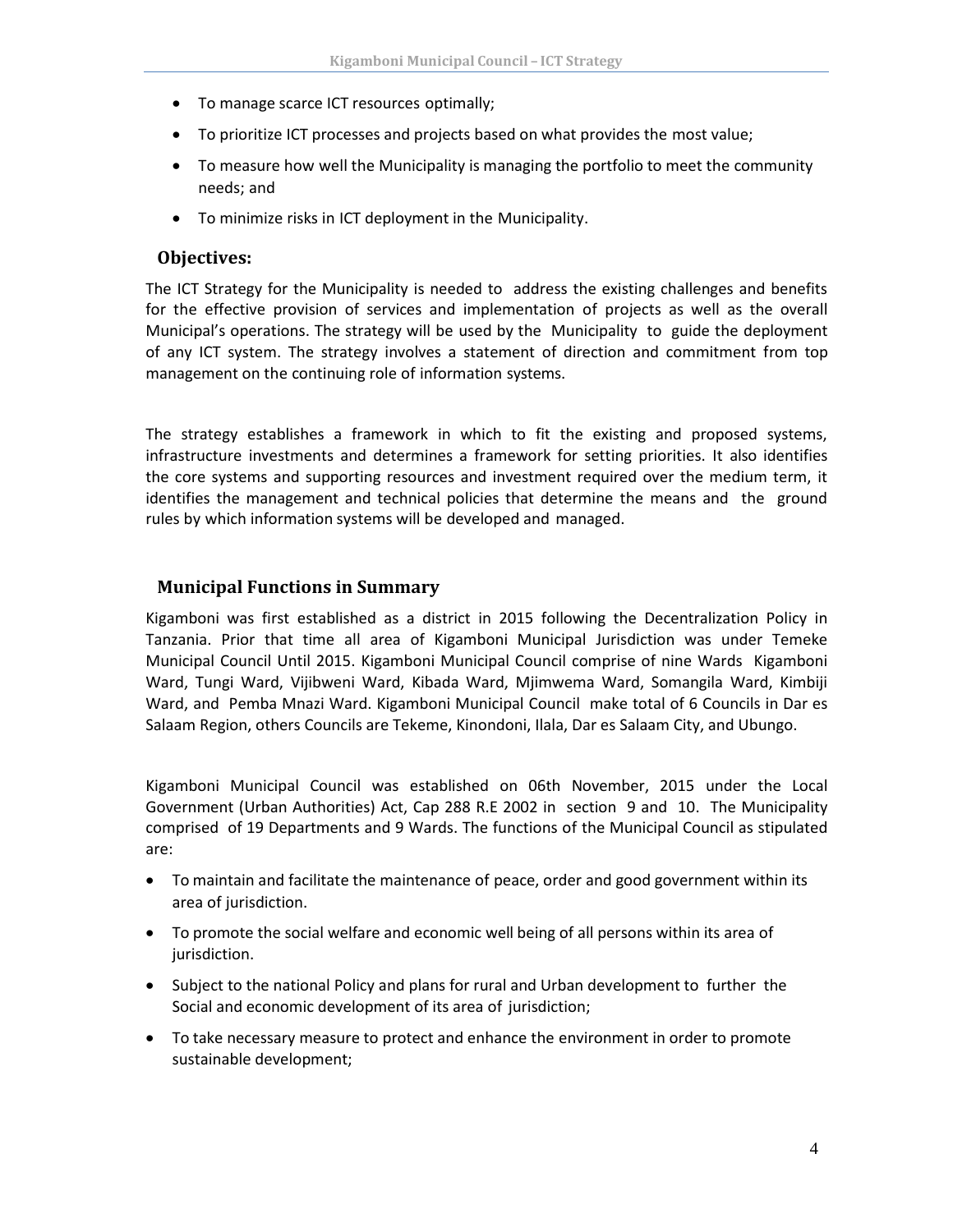- To give effect to the meaning full decentralization in political, financial and administrative matters relating to the functions, powers, responsibilities and services of all levels of local government authorities.
- To promote and ensure democratic participation in, and control of decision making by people concerned and
- To establish and maintain reliable source of revenue and other resources enabling local government authorities to perform other functions effectively and enhance financial accountability of local government authorities, their members and employees.

#### <span id="page-8-0"></span>**Alignment with Public Sector Reform Programmes**

The second phase of the Public Sector Reform Programme (PSRP II) aimed to harness the potential of ICT in service delivery. The programme identifies the following opportunities in harnessing ICT:

- In line with the public service all over the world, it is being increasingly expected to be accountable for results and to report these results to the public. This also includes increased demands on how government funds are spent and what effect these expenditures have on service delivery and welfare; and
- The ICT revolution is offering tremendous opportunities to governments to reduce operational expenditures while improving the efficiency of their internal operations, their ability to interface and relate to citizens in terms of information as well as access and quality of services.

In light of the above observation the PSRP II aimed to put in place systems, processes and structures that enable each MDA to develop the capacity and perform efficiently and effectively in service delivery. To achieve this goal, the following outcomes are planned:

- Reduced bureaucracy and red tape in the delivery of services;
- Improved systems and structures to enhance access and efficiency of service delivery; and
- Efficient delivery of internal operational and administrative services in MDAs; and Improved management of information that supports service delivery.

Some of the broad interventions that will be needed to achieve the planned outcomes are promotion of e-government and knowledge management systems; and improve the management of records that support service delivery. Therefore the ICT strategic goals for the Municipality of Kigamboni are aligned with the Public Service Reform Programme Phase I & II (PSRP I& II) broad interventions.

#### <span id="page-8-1"></span>**Alignment with National e-Government Strategy**

The E-Government Strategy in Tanzania is to "delivering quality services to the public through technology". With that intention, e-Government involves using ICT to support processes within the government (G2G) as well as for the delivery of services to beneficiaries, such as citizens,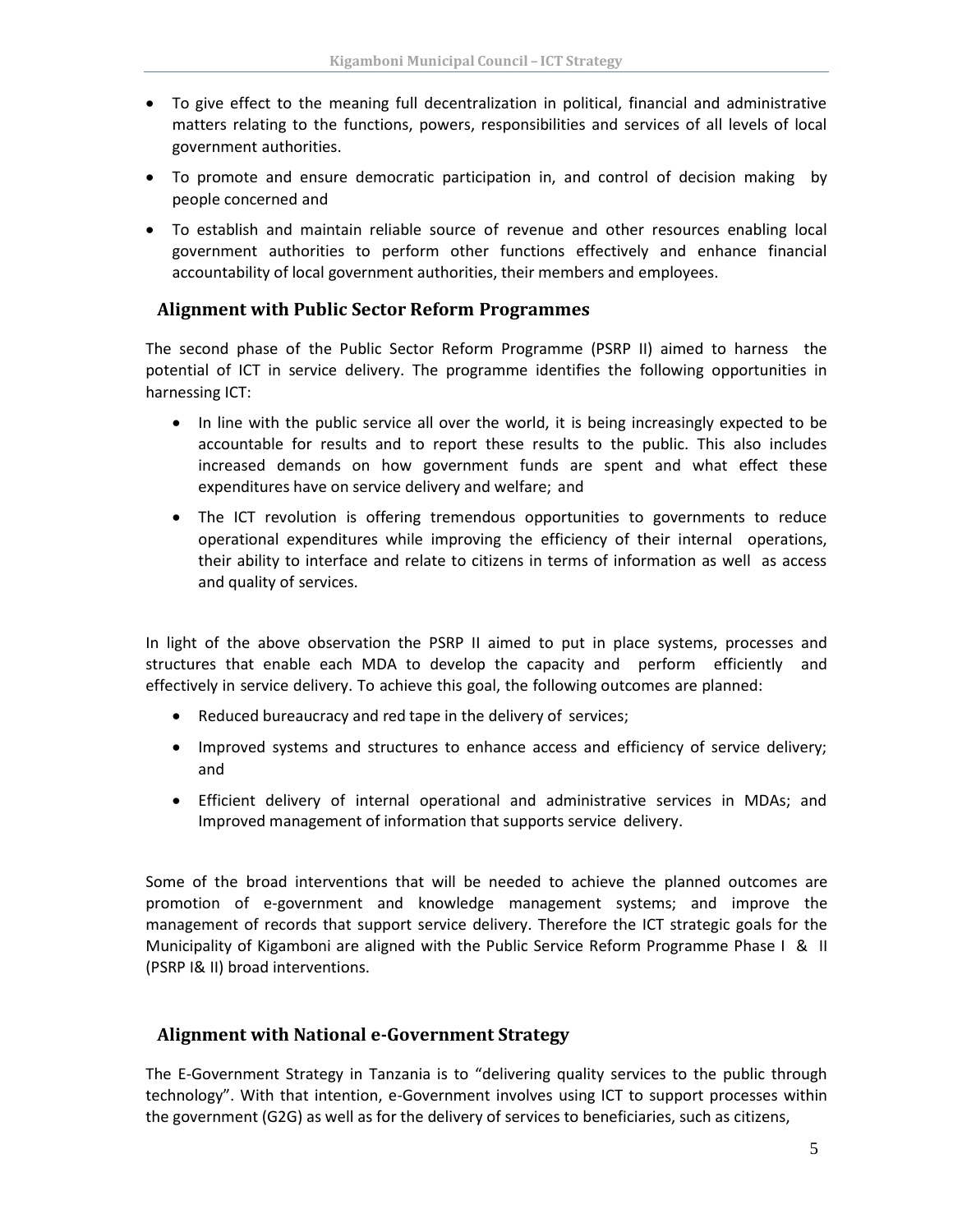businesses and other organizations in all sectors<sup>1</sup>. The e-Government Strategy specifies seven guiding principles for developing initiatives and services. These are:

- **Service Innovation:** The use of e-Government must be geared towards introducing new work methods by creating new operational processes and changing current processes, as well as by changing the government's relationship with the public. Any such innovations must clearly identify resource requirements for sustainable operations. It requires continuous research, development and M&E;
- **Equal Access:** The implementation of ICT in government processes must ensure that all citizens will have equal access; for this purpose, factors such as geographic location, the issue of time, and diversity must be taken into account. It requires developing shared internal facilities that will enable service delivery channels to be available across the general public;
- **Ease of use:** Applications that are to be implemented must be oriented towards citizens and, hence, be user friendly. It requires providing user-friendly Citizen-Care and Business-Centric services for all;
- **Benefit Realization:** Applications should ensure that the benefits obtained by citizens from using e-Government services will be greater than those from visiting government offices in person. Thus e-Government investments need to be justifiable in terms of how they help citizens and tax payers. It requires ensuring services are aligned to client expectations and address pertinent needs;
- **Security and privacy:** When implementing applications, consideration should be given to using security and privacy mechanisms to ensure the proper use and handling of personal information and transactions. It requires assuring security, legality, protection of privacy, prevention of intrusion and detection of attempts at unauthorized access;
- **Partnership and Involvement of all stakeholders:** The private sector can assist the State in providing e-Government solutions, as well as in training government employees. It requires building strategic partnership with private sector stakeholders and encouraging private-sector led innovations in delivering public services; and
- **Interoperability:** Each government department will be responsible for maintaining its electronic services and data-sets, as well as for ensuring that newly implemented systems leverage existing systems and are aligned to the principle of Open Access. This requires holistic oversight and management of systems with broad participatory design processes for new systems.

The implication of these principles on the ICT strategy for the Municipality is that the ICT infrastructure for the Municipality will be designed to:

- Streamline business processes through use of technology to improve service delivery;
- Systems are designed as part of the government-wide information systems in terms of inter-operability;

<sup>1</sup> Tanzania National e-Government Strategy, President's Office – Public Service Management, Dec. 2008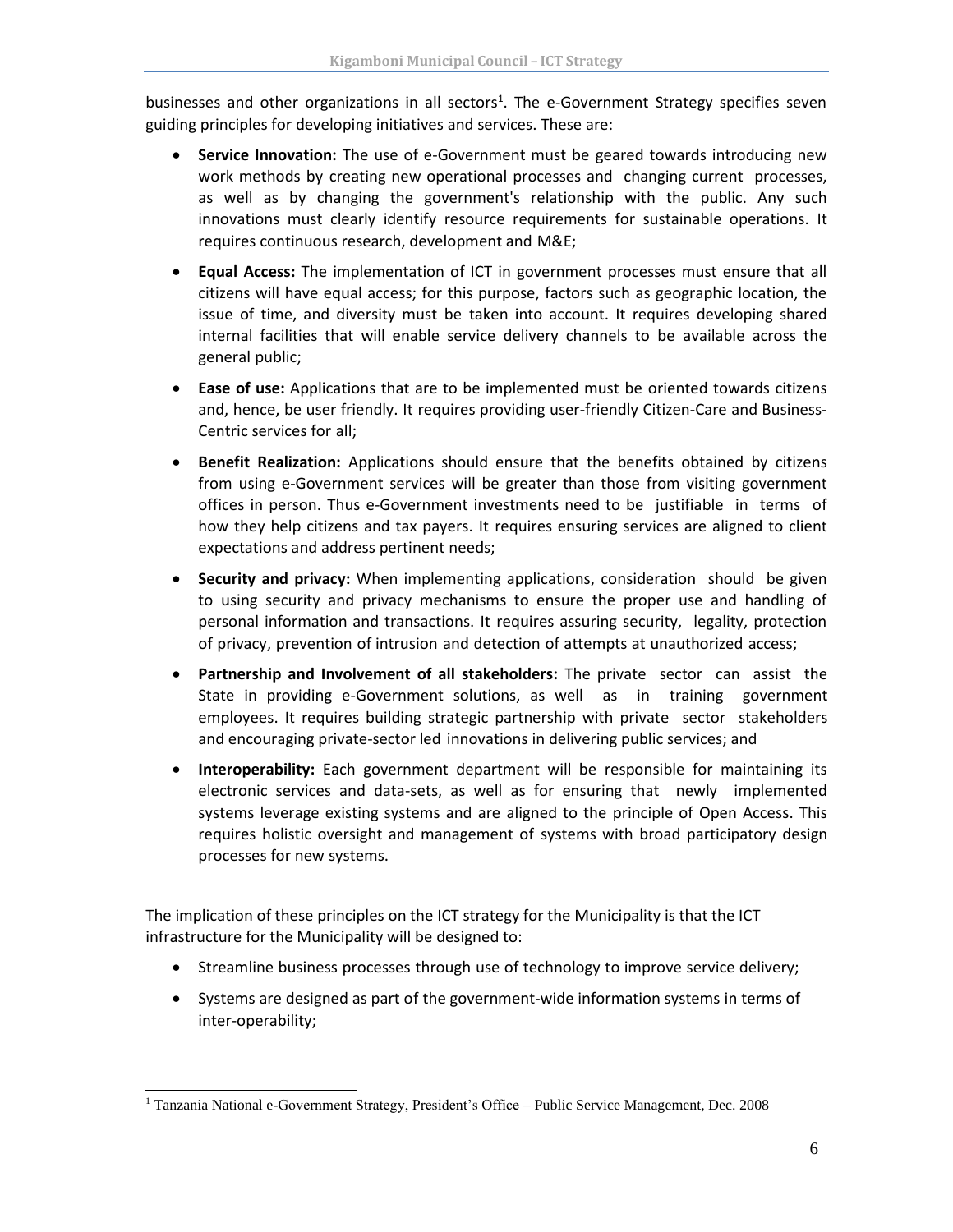- Information access is readily provided to citizen in an easy to use and with consideration to security and privacy; and
- The information is shared within the Municipality departments and authorized users for planning and decision making.

These considerations inform the strategic visioning of the Information and Communication Technologies for Kigamboni Municipal Council.

# <span id="page-10-0"></span>**The Current ICT Environment**

# **Organization and Governance of ICT**

ICT is coordinated under Information and Communication Technology Unit. The main objective of the Unit is to align the overall organization objectives with Information and communication technology, in order to improve efficiency and effectiveness for internal and external service delivery. Current functions of the ICT section include among others:

- To provide technical advice and specification accordingly to the council on all Information and communication technology (ICT) matters.
- Provide user supports and training concerning the ICT usage, troubleshooting of ICT resources and maintenance.
- To develop (in-house or outsource) required Information systems according to Municipal specifications.
- To ensure that Network connection is available all the time and well maintained to ensure availability of network resources and Internet.
- To ensure availability integrity and confidentiality of server resources, databases, Data and information storage, backup management and security.
- To provide day-to-day technical support and management of existing information systems resources, include hardware, Software, and other ICT facilities.

**Resources available** are summarized as desktop and Laptop computers, Printers, Projector, and CD drive, Network devices (switches/hub, cables, RJ, routers), Servers, Databases (Data and Information), Telephones, UPS, Software (packaged programs), and External Hard disks.

**IT Support Staff:** KGMC has 7 IT Support Staffs and 2 Information Communication Staffs which make total of 9 staffs with different levels of qualifications from basic and advanced level, this means that there is one with Masters in Information Technology and Management who is the Head of the Unit, others staffs belongs to bachelor degree and one with diploma. It is advised IT staff to undergo specialized training on ICT to effectively manage IT systems and the rapid change of technologies.

**Office**: There exists 3 rooms for 9 staff which are enough for now. There exists two server rooms located in each Wing of the Office building. managed by ICT staffs. It is advised to secure server room by considering all security measures, physical access should be restricted. Dust, humidity and heat controls should be in place for security.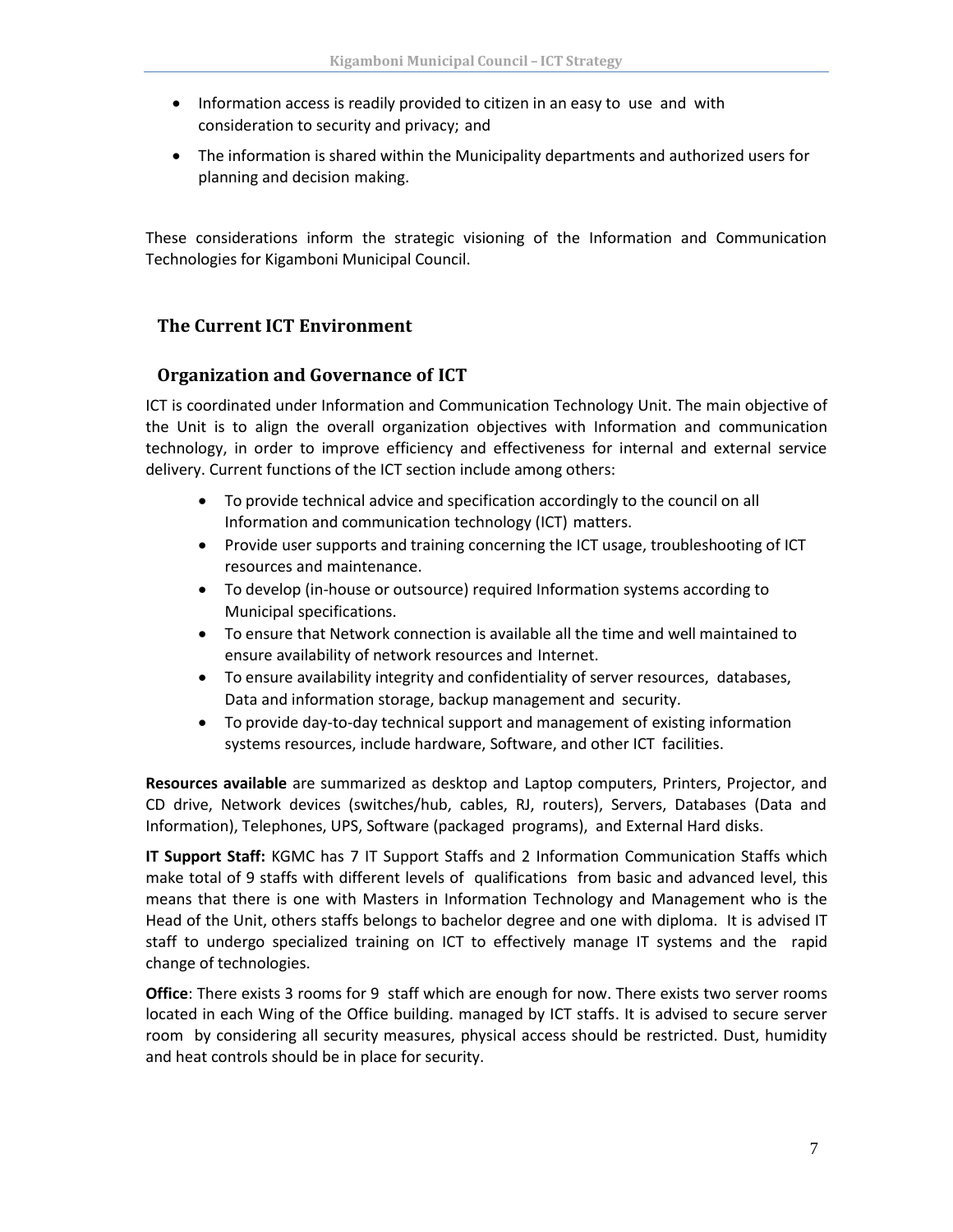**Maintenance of IT equipments**: This is usually done internally by IT Support Staff and sometimes the activity is outsourced depending on the matter at hand. It is strongly advised the maintenance of IT equipments and Upgrade of any systems and Software to be coordinated by ICT Section.

#### **Extent of Use and ICT Literacy**

Almost 98% of staff in KGMC is aware of ICT usage but the challenge remains on security issues regarding the technology. A number of Councilors are computer literate and in this case are not aware of the potentials that can be provided by ICT to effectively save the people in their area of jurisdictions. It's therefore recommended that IT training should be provided to all Councilors and decision makers in the Municipality based on the Municipal ICT policy.

# **Current ICT Systems**

**Systems:** Currently the Municipality is implementing two big systems namely Local Government Revenue Collection Manager (LGRCIS), and Financial Management System (EPICOR).

**Router:** Cisco 180 series (router), D-Link wireless router (802.11g/2.4 Ghz) for internet.

**Cables:** STP and UTP cat 5e

**Switches:** D-Link switches 24pts, 16 pts,; and Radios for Wireless internet.

#### **Servers:**

- Server for GoTHOMIS HP Proliant DL380G9
- Domain Server HP Proliant DL380G9

Inter-operability was not evident as an issue within the Municipality. The reason for this is that data and information gathered and processed by the different departments is not widely shared online and as a result this might provide duplication of efforts using the limited resources available.

The computers procured for the departments should be of the same standard. The standards are comprehensive enough for procurement of all electronic devises. However, as per approved functional structure for the Municipality it is envisaged that the department mandated to manage ICT issues is responsible for ensuring standards and providing specification of all the ICT equipments procured in the Municipality. Lack of detailed technology requirement and forecast means planning for acquisition is done on the needs basis and therefore it is not possible to achieve economies of scale in procurement, maintenance and support of systems.

# <span id="page-11-0"></span>**Capacity Building for Managing ICT**

Understanding of the ICT functionalities by various operators and users of the system is one of the most important factors in the successful implementation and continued functionality of the information systems. Training shall be part and parcel of the systems implementation and for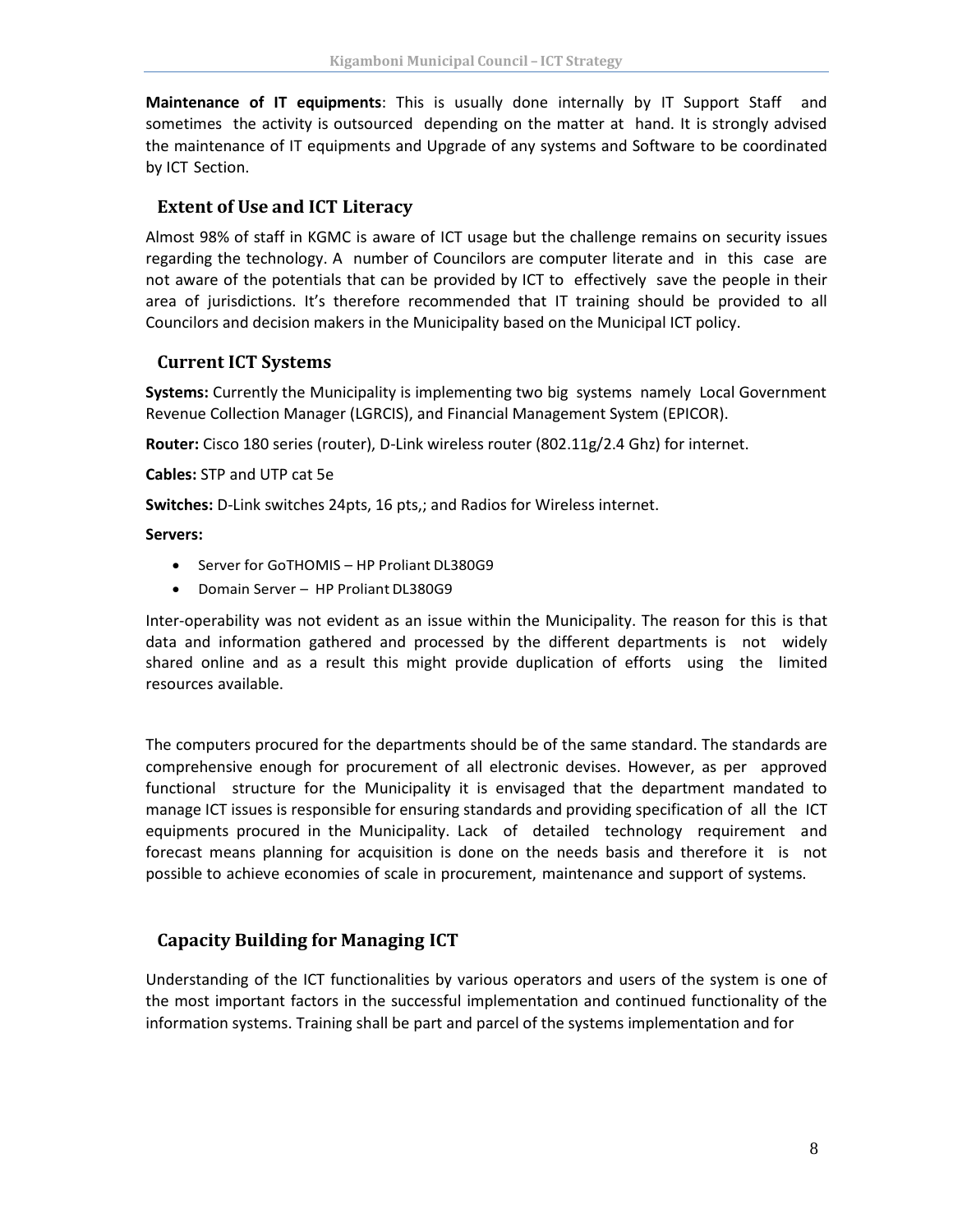the initialization must involve all employees and decision makers (councilors). This means the training prepared shall consider the Technical Support, System Operators, System Users, Management Team and Councilors. In a broader sense capacity building include among other things:

- Preparation and executing training program;
- Putting in place Infrastructure requirements for running the systems including office space, office furniture, IT infrastructure (Base, network, telecommunications, tools and equipments, applications, staff and process).

#### <span id="page-12-0"></span>**Approaches for deploying IT Systems**

The approach proposed in this strategy is not based on developing a single harmonized database to cater for the diverse requirements of the Municipality, but rather to ensure that specific databases or IT Systems are developed in a coordinated way taking into consideration a number of factors in order to spend the meager resources effectively. To take a few examples, some of the factors to be taken into consideration as proposed in the strategy are:

- The need to ensure that each database or IT system developed is designed to take into consideration all stakeholders (sources of data and clients for the information to be generated by the database);
- Whenever possible, data and information interchange is achieved electronically, as a way of improving efficiency, but also as a way of ensuring single source of data or information to enhance integrity ;
- To ensure that systems are managed by system's owners, rather than being centralized;
- To ensure sustainability of the databases and/or IT systems, particularly those as part of projects or programmes should not become obsolete at the end of such projects; and
- To ensure an effective coordination of all the efforts pertaining to the use of ICT in the Municipality.

KGMC approach to the Information analysis and ICT solution is therefore based on the following principles:

- $\circ$  Simplicity The Municipality will avoid deploying applications that require elaborate and complex activities by the end user.
- o Common User Interface The Municipality will use applications and tools that will present a common look and feel to avoid confusion and reduce user training.
- $\circ$  User Focus The Municipality will ensure that all applications will be of the highest quality, responsive to user demands, adaptable to changing user needs and easy to use.
- o Methodology The Municipality will strive to procure most of its applications to avoid heavy investment ICT experts within the municipality.
- $\circ$  Openness The Municipality application components will use industry standards towards vendor-neutral implementations.
- $\circ$  Security The Municipality will implement security to ensure that applications and data are protected from unauthorized access.
- $\circ$  Timing (Buy versus Develop) The Municipality will evaluate purchasing application solutions or integrateable components before building solutions from scratch.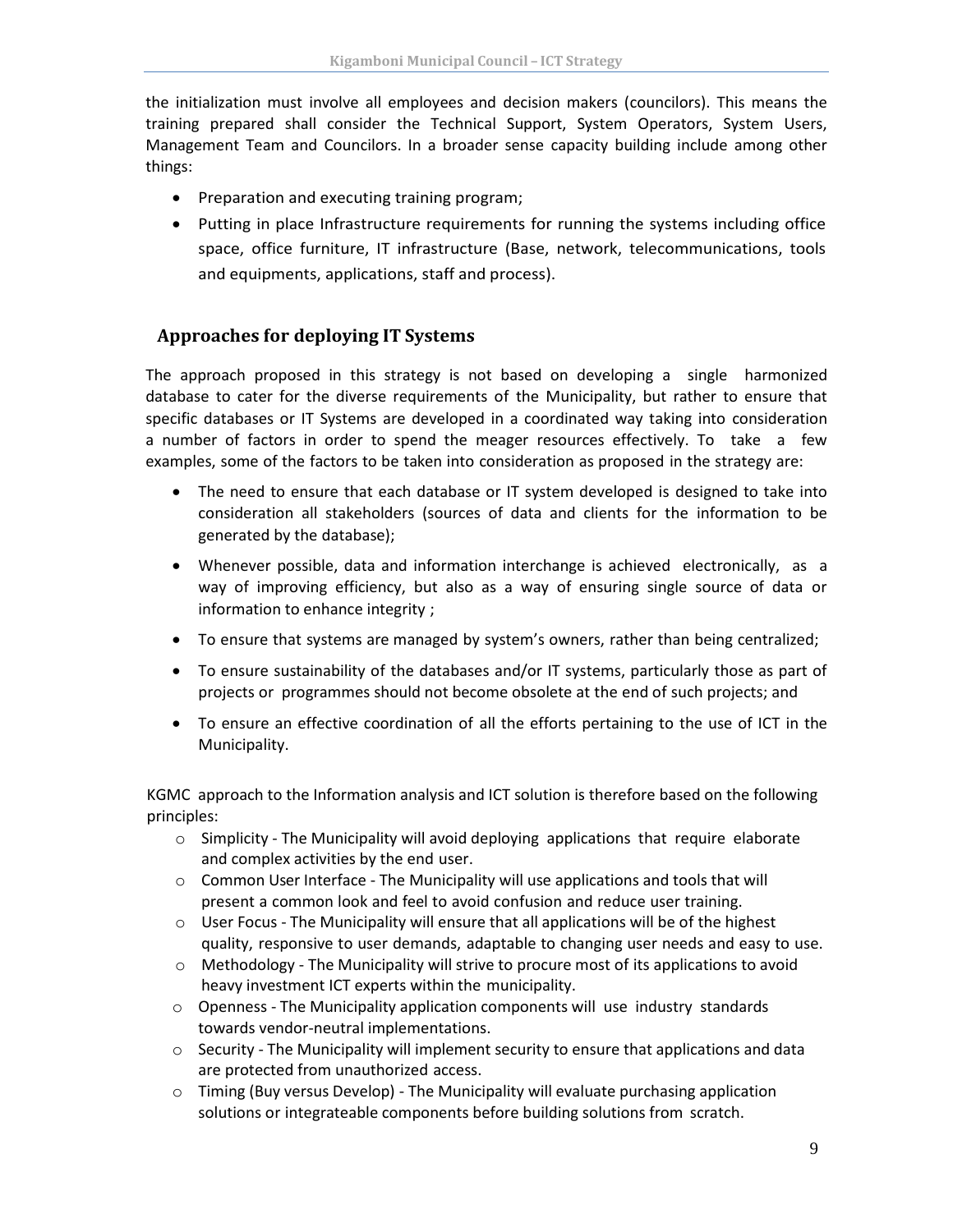o Office Automation and Utility Services - The Municipality will provide office automation functions such as word processing, spreadsheets, query/reporting and graphic tools and common utility services such as electronic mail, messaging, and file transfer throughout the technology infrastructure.

# <span id="page-13-0"></span>**SWOT Analysis**

A SWOT analysis was carried out to evaluate the issues in ICT development for the Municipality and to develop strategies for action. The highlights of the SWOT analysis are shown in the matrix below.

|                  |                                                                                                                                                         | <b>Strategies</b>                                                                                                                                                                   |
|------------------|---------------------------------------------------------------------------------------------------------------------------------------------------------|-------------------------------------------------------------------------------------------------------------------------------------------------------------------------------------|
| <b>Strengths</b> | The Municipality has recognized the<br>role of and need of ICT and it is part of<br>the overall Strategic Plan for the<br>Municipality                  | The ICT Strategy to include design for<br>systematic and coordinated deployment of<br>the information systems using available<br>scarce resources                                   |
|                  | Availability of operational databases or<br>ICT systems in each department or unit                                                                      | Harmonize technologies used in the existing<br>databases and ICT systems to enable<br>interoperability and data sharing                                                             |
|                  | The Municipality is partly networked for<br>Internet facilities but there exist no<br>intranet services that enable sharing of<br>information resources | • Explore ways of consolidating Internet<br>provisions to take into consideration<br>economy of scale, security and<br>contingency planning.                                        |
|                  |                                                                                                                                                         | • Establish Municipal wide networking to<br>enable the deployment of Intranet and<br>Extranet services for improved data and<br>information sharing.                                |
|                  | Existence of qualified ICT staff at the<br>Municipality                                                                                                 | . To take advantage of the existing staff in<br>the Municipality and retain them                                                                                                    |
|                  |                                                                                                                                                         | • Capacity building through general and<br>specialized Management and ICT training<br>to enhance capability to support new<br>technologies                                          |
|                  |                                                                                                                                                         | • Future Upgrade of the ICT into fully<br>fledged Unit based on the anticipated<br>services in supporting and managing the<br>deployment and use of ICT or information<br>resources |
|                  | The existence of good collaboration<br>with other ICT development partners<br>and training institutions                                                 | • To take advantage of support from<br>development partners and ICT training<br>institutions to establish computer based<br>systems in a systematic manner for<br>sustainability    |
|                  |                                                                                                                                                         | . To avoid duplication of efforts and utilize<br>in a cost effective manner the scarce<br>resources available.                                                                      |
|                  | There are thousands of manual based                                                                                                                     | To computerize all manual based records                                                                                                                                             |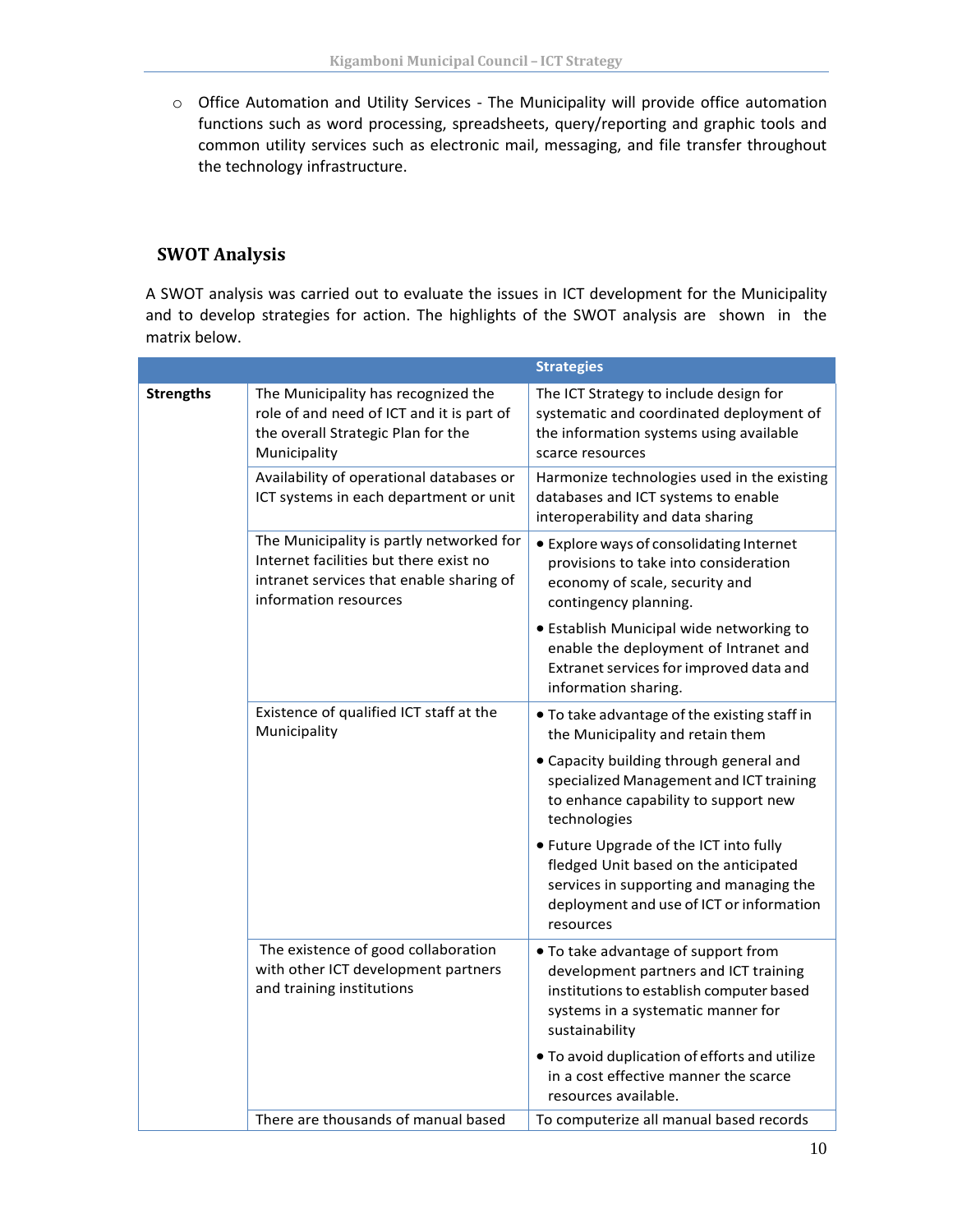|                      |                                                                                                                                    | <b>Strategies</b>                                                                                                                               |
|----------------------|------------------------------------------------------------------------------------------------------------------------------------|-------------------------------------------------------------------------------------------------------------------------------------------------|
|                      | records in the Municipality                                                                                                        | and documents in the Municipality to<br>facilitate access and easy retrieval as an<br>improvement of the services delivery                      |
|                      | Management Commitment from the<br>Municipal in relation to budgetary<br>resources                                                  | To avoid duplication of expenditure and<br>utilize the same in a cost effective manner                                                          |
|                      | The availability of standalone systems in<br>various departments and units                                                         | Integrate the technologies used in order to<br>make the available stand alone systems<br>sharable                                               |
| Weaknesses           | Difficulty in accessing the different<br>existing information from the<br>Municipality or from respective<br>departments and units | Design ICT architecture to ensure data<br>sharing between departments and units<br>taking into consideration other stakeholders<br>requirements |
|                      | Incompatibility and non-linkages<br>between various databases in the                                                               | · Municipal -wide definition of datasets by<br>all the data stakeholders                                                                        |
|                      | Municipality                                                                                                                       | • To undertake Capacity building to ensure<br>that the resources are available for update<br>of data and related information                    |
|                      | Lack of cross skilling within the<br>Municipality                                                                                  | Establish cross skilling mechanisms                                                                                                             |
|                      | Lack of consistency with respect to<br>deployment and management of ICT<br>and information systems                                 | • Establish a strategy for systematic<br>management and deployment of<br>information systems.                                                   |
|                      |                                                                                                                                    | • Establish fully fledged ICT Unit with<br>strategic mandates as a coordinating role<br>in ICT deployments.                                     |
|                      | High operational costs                                                                                                             | . Using automation of the office workflow,<br>reduce stationary and equipment<br>maintenance costs by 15% pa                                    |
|                      |                                                                                                                                    | • Expand the WAN to include both data and<br>voice communication to reduce telephony<br>costs                                                   |
|                      | Weak customer service                                                                                                              | • Implement an intranet portal to hasten<br>information sharing flow                                                                            |
|                      |                                                                                                                                    | • Computerize all the business processes                                                                                                        |
|                      |                                                                                                                                    | • Establish front office with an electronic<br>information flow                                                                                 |
|                      |                                                                                                                                    | • Develop a dynamic Website to increase<br>global reach and access to Council<br>information                                                    |
|                      |                                                                                                                                    | · Implement electronic feedback forms to<br>capture enquires                                                                                    |
| <b>Opportunities</b> | The existence of various reforms that<br>are taking place in the government<br>MDA's such as Public Service Reform                 | • Take advantage of the existing reforms in<br>government MDA's to improve services<br>delivery through ICT                                     |
|                      | Programme and Local Government                                                                                                     | · Position Kigamboni Municipality as a model                                                                                                    |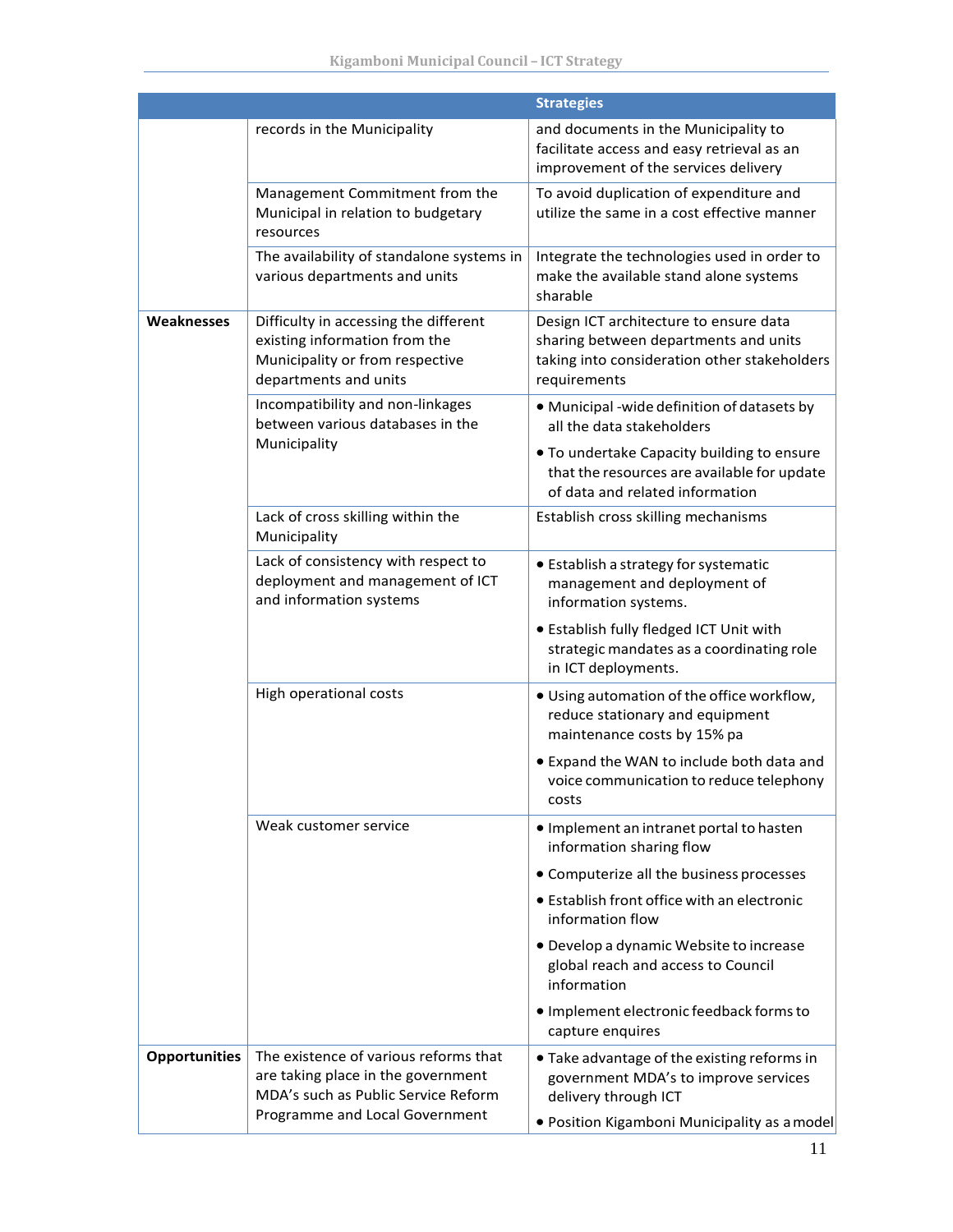|                |                                                                                                                                   | <b>Strategies</b>                                                                                                                                  |
|----------------|-----------------------------------------------------------------------------------------------------------------------------------|----------------------------------------------------------------------------------------------------------------------------------------------------|
|                | Reform Programme.                                                                                                                 | and pilot for implementing ICT related<br>projects                                                                                                 |
|                | Commitment under MKUKUTA to<br>strengthen MIS, also support provided<br>by PSRP II and National e-Government<br>Strategy          | Align the Municipal ICT Strategy with PSRP<br>and other reforms aspiration and the<br>National e-government strategic framework                    |
|                | Availability of National ICT Policy and e-<br><b>Government Strategy</b>                                                          | Using the political support in sourcing the<br>resources and deployment of ICT through<br>National ICT projects/initiatives                        |
|                | Existing modern technology base can be<br>exploited                                                                               | Exploit the available modern technology<br>base                                                                                                    |
|                | The intended availability of reliable<br>internet connectivity through optic fiber<br>with cheaper bandwidth subscription<br>fees | Exploit fiber based internet connectivity<br>services                                                                                              |
| <b>Threats</b> | Fragile Institutional link (wards- district-<br>region-national levels)                                                           | Enhance system ownership at the lowest<br>possible point and ensure automated<br>transfer of data to the Municipality and<br><b>National Level</b> |
|                | Financial resources available are<br>scattered to support ICT activities.                                                         | Provide clear ICT project charters and<br>investment plans for budgeting and<br>sourcing joint assistance funding                                  |
|                | Lack of adequate human resources to<br>manage ICT at the level of Wards and<br>Municipality                                       | • Ensure that there are personnel at Ward<br>level by training the available extension<br>staff on ICT.                                            |
|                |                                                                                                                                   | • Employ enough professional ICT staff at<br>Municipal level to provide technical<br>expertise and support                                         |
|                | Donor driven ICT projects that may not<br>be sustainable                                                                          | To develop ICT systems that is demand<br>driven by users and owned by the<br>Municipality for sustainability. Focus on ICT<br>strategy             |
|                | The absence of Documentations for the<br>existing ICT Systems in the Municipality                                                 | Adhere to systems development<br>methodologies in which documentation is a<br>prerequisite for further maintenance and<br>troubleshooting          |
|                | Increasingly sophisticated security risks<br>and threats                                                                          | • Prepare and deploy Information security<br>policy and business continuity plan for the<br>Municipality                                           |
|                |                                                                                                                                   | · Design and implement disaster recovery<br>plans                                                                                                  |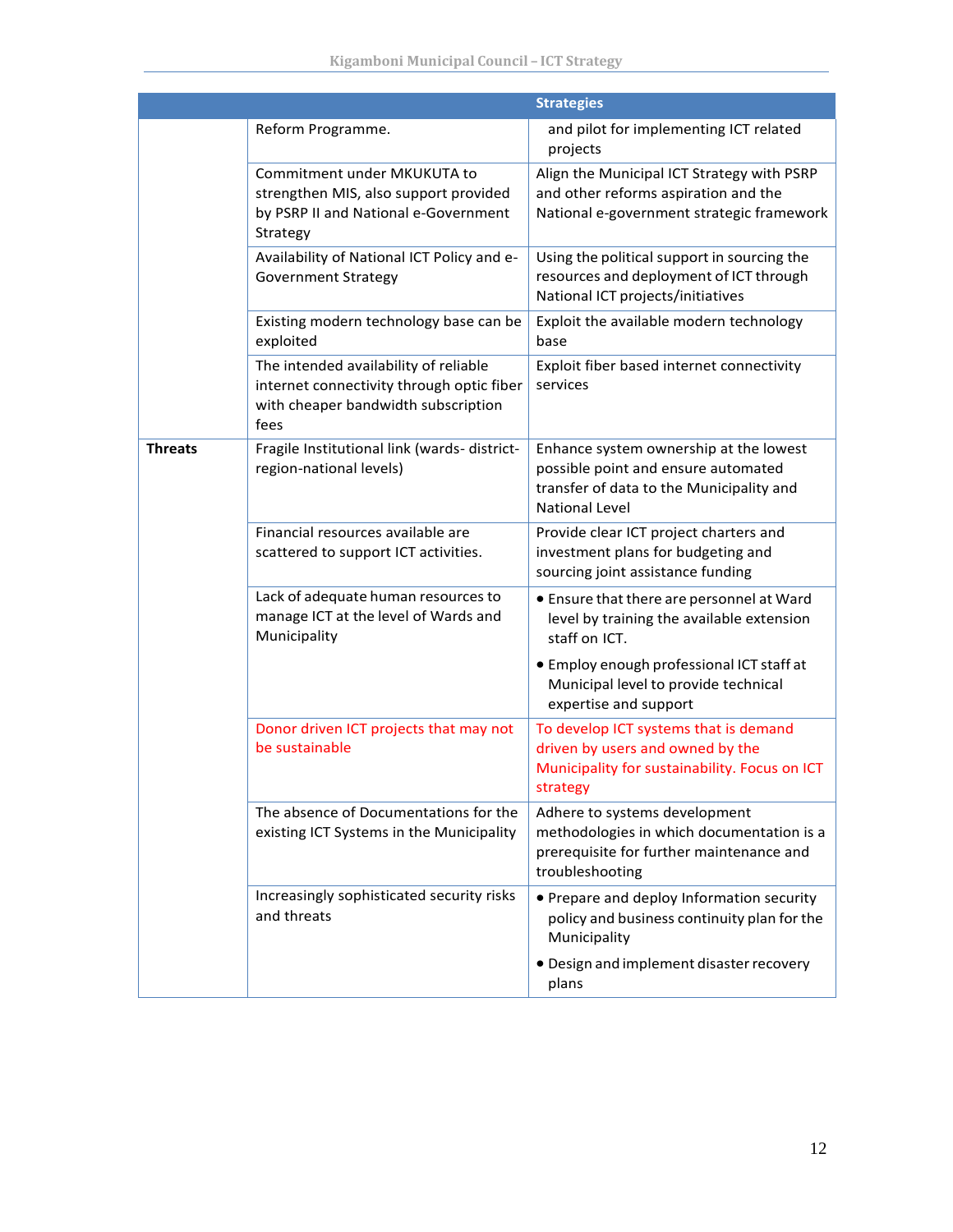# <span id="page-16-1"></span><span id="page-16-0"></span>**CHAPTER 2: STRATEGIC POSITIONING**

#### **Vision**

To provide appropriate Information and Communication Technologies (ICT) as the enabler of the day to day operations and service delivery in Kigamboni Municipal Council.

# <span id="page-16-2"></span>**Mission**

To transform the Municipality of Kigamboni into a modern local government entity that utilizes state of the art technology to improve efficiency and effectiveness of its operations, delivering first class service to other stakeholders and public at large.

# <span id="page-16-3"></span>**Goal**

To ensure the Municipality has in place cost effective ICT services that will support successful provision of services based on the Municipal wide Strategy governed by policies and guidelines to improve the Municipal internal and external service delivery processes with improved public access to information.

# <span id="page-16-4"></span>**Strategic Objectives**

To address the existing challenges and fulfill the vision and mission, the Municipality is adopting nine strategic objectives which will be achieved by focusing on the continuous development of its people, processes and technologies.

#### *The strategic objectives for information:*

- The prime target of information is the citizen and centered on improved service delivery through Information and Communication Technologies; and
- Information generated by ICT to serve the municipality with cost- effective service delivery at the relevant level and be made conveniently available to all stakeholders in order to enhance participation in achieving Municipal wide Strategy on services delivery governed by national policies and municipal guidelines.

#### *The strategic objectives for data:*

- To ensure data is captured at source, timely and in the highest possible quality in format, currency, relevance, and correctness;
- Centers for data capture will be the lowest possible locations where data originates, for example Sub-wards and Wards;
- Data sets will have a common definition across the municipality and the common data sets shall not be duplicated in terms of collection and storage. For example geospatial data sets will be harmonized in order to obtain comprehensive GIS to support municipal wide services;
- Whenever possible, data and information interchange is achieved electronically, as a way of improving efficiency, but also as a way of ensuring single source of data or information to enhance integrity; and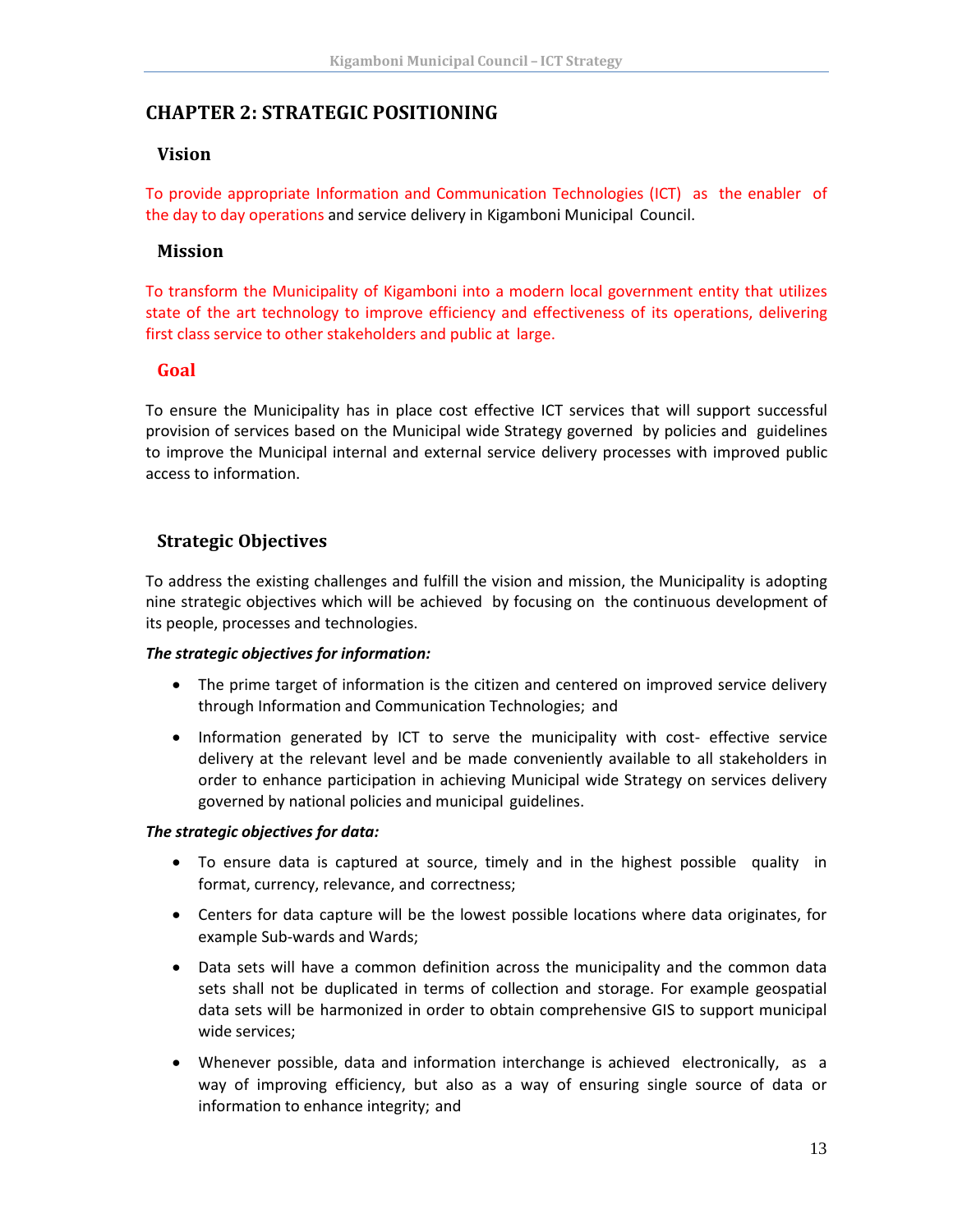• The IT Systems will be designed to ensure confidentiality and other requirements for data protection in line with common practice or as may be stipulated in laws of the land.

#### *The strategic objectives for technology*:

- To ensure all technology components across the municipality are compatible for interoperability, interfacing and interchange;
- Ensure technology is cost effective and future-proof; and
- Ensure that the standards adopted are commensurate with intended usage and in line with government-wide standards for ICT and e-Government.

#### *The strategic objectives for applications:*

- To deploy simple to use and scalable applications;
- To ensure data capture, processing and information provision is decentralized to the lowest practical level with upward consolidation; and
- Ensure that the design of any application within the municipality takes into consideration sub-systems that serve each stakeholder.

#### *The strategic objectives for continued access to appropriate skills and resources:*

- The structure of ICT function at the Municipality is well coordinated, staffed with skilled personnel and synergized to deliver high quality ICT services. As is evident from the situational analysis, the existing ICT staff for the Municipality is not in a position to provide all the necessary resources and skills from its current internal staff complement and it's likely that additional skilled staff can be added through outsourcing some of the services;
- The systems will be managed by system's owners, rather than being centralized; at the same time ensure decentralization in terms of data capture and information dissemination; and
- Each system to be implemented will consist of a capacity building component to address infrastructure issues, skills gap and to facilitate change management for process re-engineering.

#### *The strategic objectives for infrastructure:*

- The primary role for any IT function is to provide a secure ICT infrastructure that supports the business in its day to day activities. Secure ICT infrastructure is defined as one that delivers levels of confidentiality, integrity and availability that are appropriate to the value the business puts on its data; and
- Whenever possible, IT systems will utilize the shared National e-Government network infrastructure. Including the government independent telecommunication Network, web hosting facilities and data centers envisaged to be put in place by June 2012. Where this is not feasible, the municipality will utilize secured infrastructure shared by all departments and units to integrate and run IT systems as a whole.

#### *The strategic objectives for public access to information:*

• Ensure that interaction between Municipality and its stakeholders are achieved through technology wherever possible.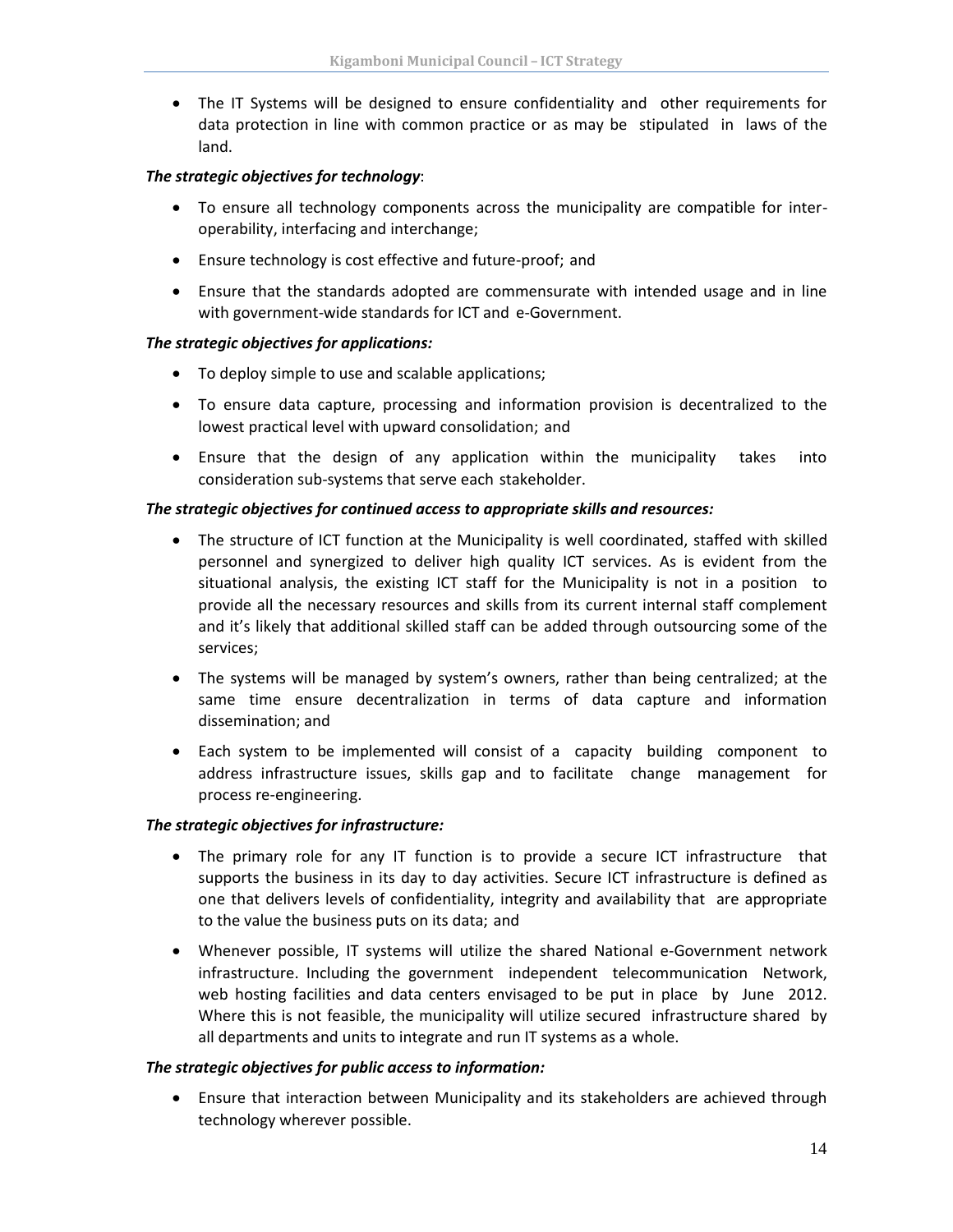• Information available for public consumption will be published in National e-Government portal or Municipal website and will be available through one-Stop information centre with regular updates.

#### *Strategic objectives for incorporating effective Governance to ensure close alignment between ICT and Service departments*

- The Municipality invests significant financial and human resources in developing, operating and maintaining ICT assets. Even if these assets are operated efficiently and securely it does not necessarily follow that ICT is contributing effectively to the achievement of municipal goals. The Municipality must strive to maximize the business value that is derived from its existing and future ICT investments through a close alignment between ICT and the service or business departments/units.
- This alignment requires prioritization of ICT projects and the provision of services that are driven by a clear business case from service or business departments/units, recognizing the successful ICT is not simply about deploying leading edge technology. As a strategic partner to the business ICT should also suggest innovative ways of achieving corporate goals or improving the delivery of existing business processes and client services.
- During the course of this strategy, the Municipality will build on the existing governance mechanisms to continue to ensure that its activities are closely aligned with the Municipal business objectives and goals.

#### *Strategic objectives for maximizing value for money from existing and future technology investments*:

- Even where ICT is closely aligned with the business, full value may not be realized from ICT investments if the municipality does not make the right technology choices or does not obtain value for money from technology investments it chooses to make.
- During the course of this strategy the municipality will need to continue to invest in the core ICT infrastructure and upgrade or migrate this infrastructure where required, so that it has the technological flexibility to respond to future changes in the Municipal overall strategy.
- In doing so it must be recognized that while the municipality has over past years already made significant investments in ICT and IT systems it should not continue investing in technologies which have limited lifespan, where the vendor does not have a clear development roadmap or where the technology is not capable of meeting the municipal needs in the future (non scalability of technology).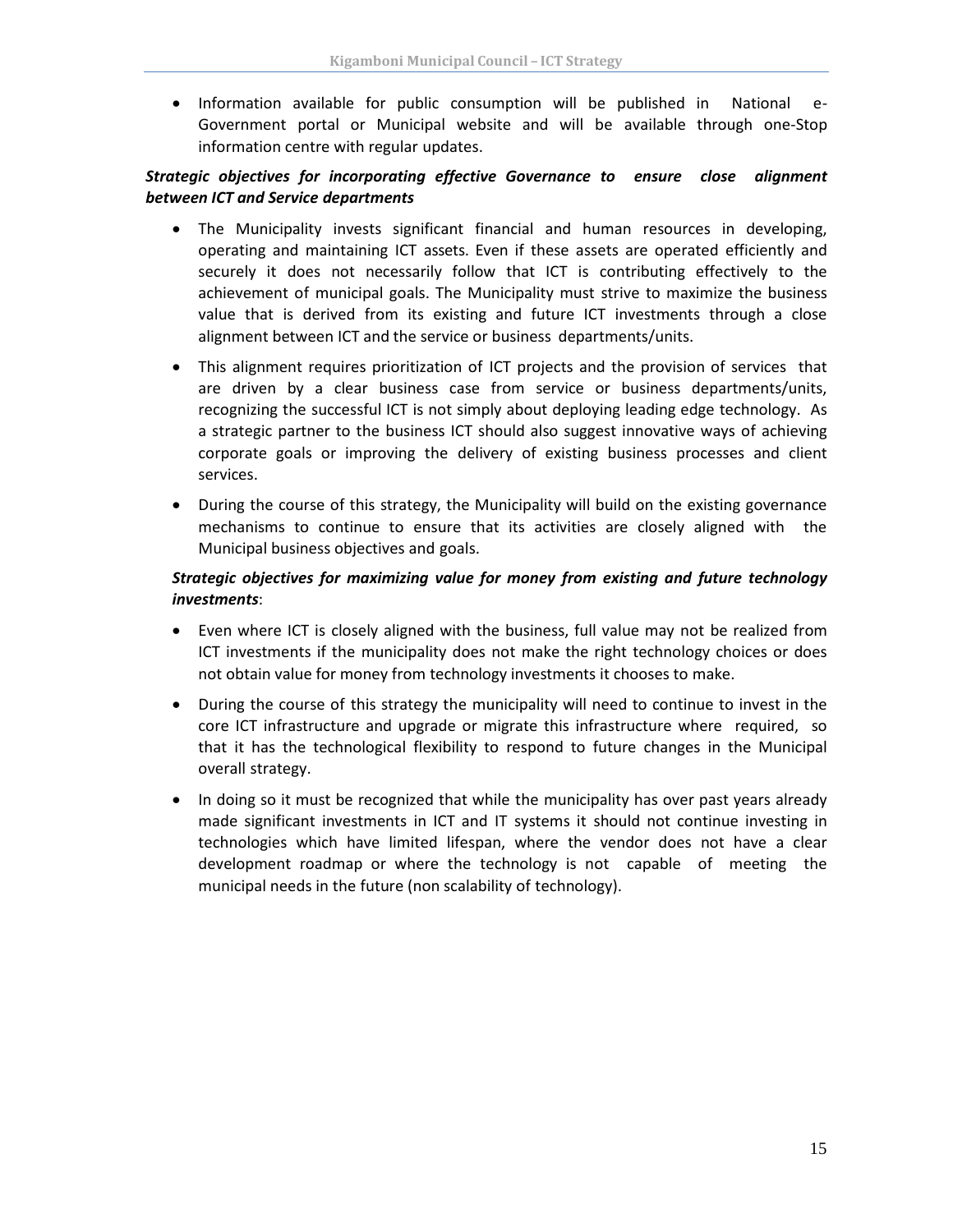#### <span id="page-19-1"></span><span id="page-19-0"></span>**CHAPTER 3: ICT ARCHITECTURE**

#### **The Architecture**

The Municipal ICT architecture defines the detailed design of the components of ICT, including information requirements for various purposes, applications, technology, organization and strategy for public access to information. The figure below illustrates the interactions of the different components.



#### <span id="page-19-2"></span>**Information and Public Access Strategy**

Improved information availability is perceived to have breakthrough in the levels of productivity, quality and improved customer service level. The Information architecture is based on the following strategic objectives:

#### **Improve Service Delivery**

The prime target of information is to improve service delivery to the citizen. To achieve this strategic objective, the following strategic actions should be achieved by 2012:

- Ensuring that each database developed in the municipality is designed to take into consideration all stakeholders within and outside the municipality. These would include sources of data, key users of the information, and clients for the information to be generated by the databases;
- Ensuring, whenever possible, that data and information interchange is achieved electronically, as a way of improving efficiency, but also as a way of ensuring single source of each data set or information to enhance integrity;
- Ensuring that databases are managed by database owners. The main thrust is to centralize each specific database to the key user entity (ownership by the key user) and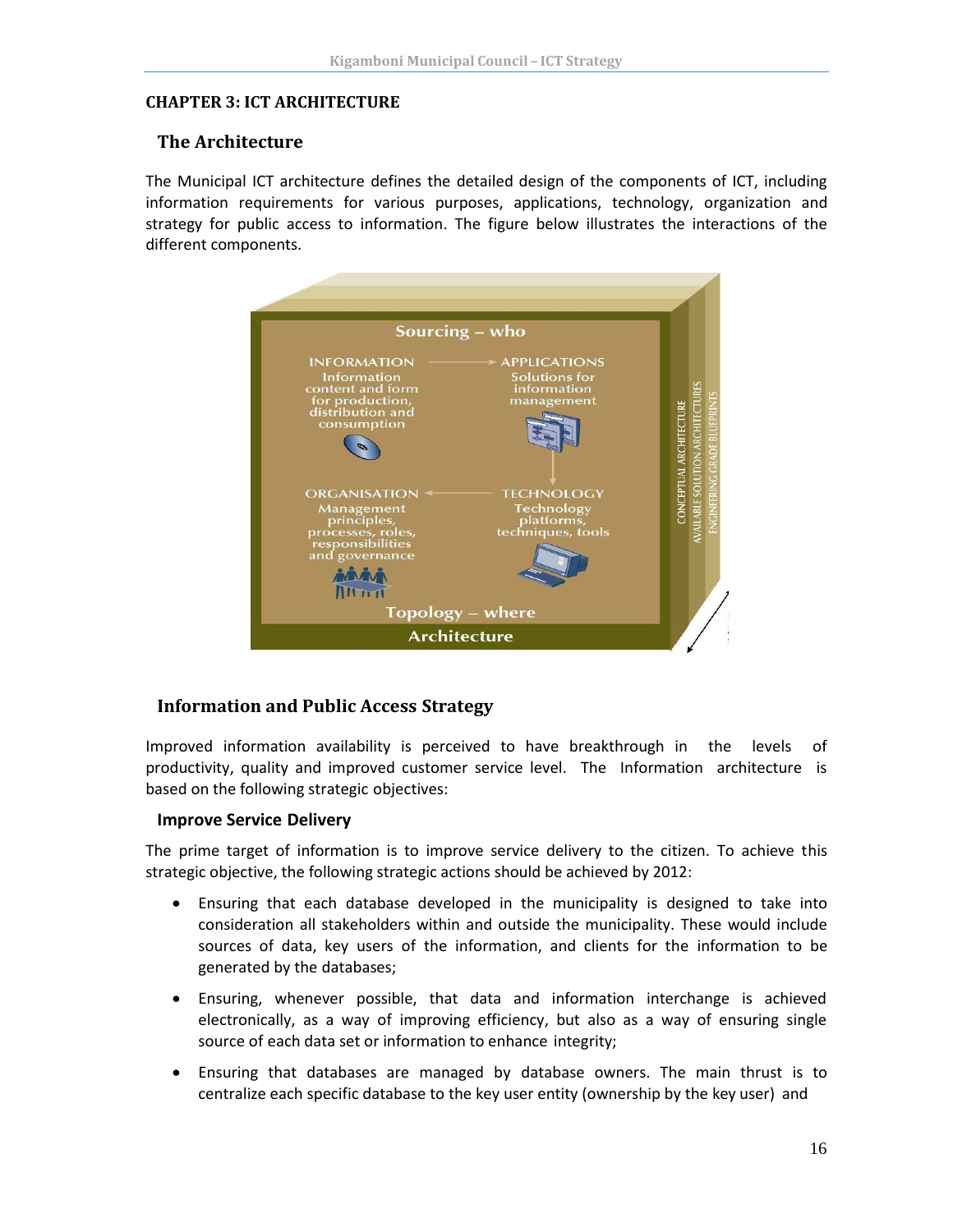decentralize its access to data entry points (information/data suppliers) and to other information users (information clients);

- Ensuring sustainability of the databases through centralized technical support, particularly databases developed as part of projects or programmes should not become obsolete at the end of such projects; and
- Providing centralized contingency measures for all systems that form the Municipal ICT.

#### **Improve Interaction with Stakeholders through Technology**

Technology should be employed to improve the interaction between the Municipality and its stakeholders whenever and wherever possible. The strategic actions to be accomplished by 2011 are:

- All forms for service request will be made available in hard copy as well as on municipal website, whenever possible dynamic databases should be developed so that forms are completed on-line;
- All public information that is usually requested by and provided to the general public through calls, written requests or physical visits to the municipality offices shall be made available on the website;
- The webmasters and/or dedicated database staff will regularly keep the websites and databases updated, and ensure completed forms are channeled to responsible personnel and that response to the forms and queries are made in a timely manner, either on-line or by any other means possible;
- Customers' statements shall either be emailed when they are due, or made accessible to customers on line; and
- Each department and unit will describe what information, service or products can be provided by the Municipality to the public and other stakeholders; how the public can access such information, service or products and whether such is for free or for fee.

#### **Ensure Quality of Data**

The objective is to ensure data is captured at source, timely and in the highest possible quality (format, currency, relevance, correctness). The strategic actions to be actively achieved by 2012 are;

- Data capture equipment, such as computers, PDAs and the like will be used to capture data at source and entered at the lowest administrative point possible (the data collection forms/databases will be located at centers such as Sub-Wards and Wards offices);
- Whenever possible web-based databases will be implemented to enable remote centres to access them; and
- The design of the systems will be such that data is entered by the primary user rather than submitting hard copies of the same to the Municipality.
- Each system will have a matrix of information requirements and information clients.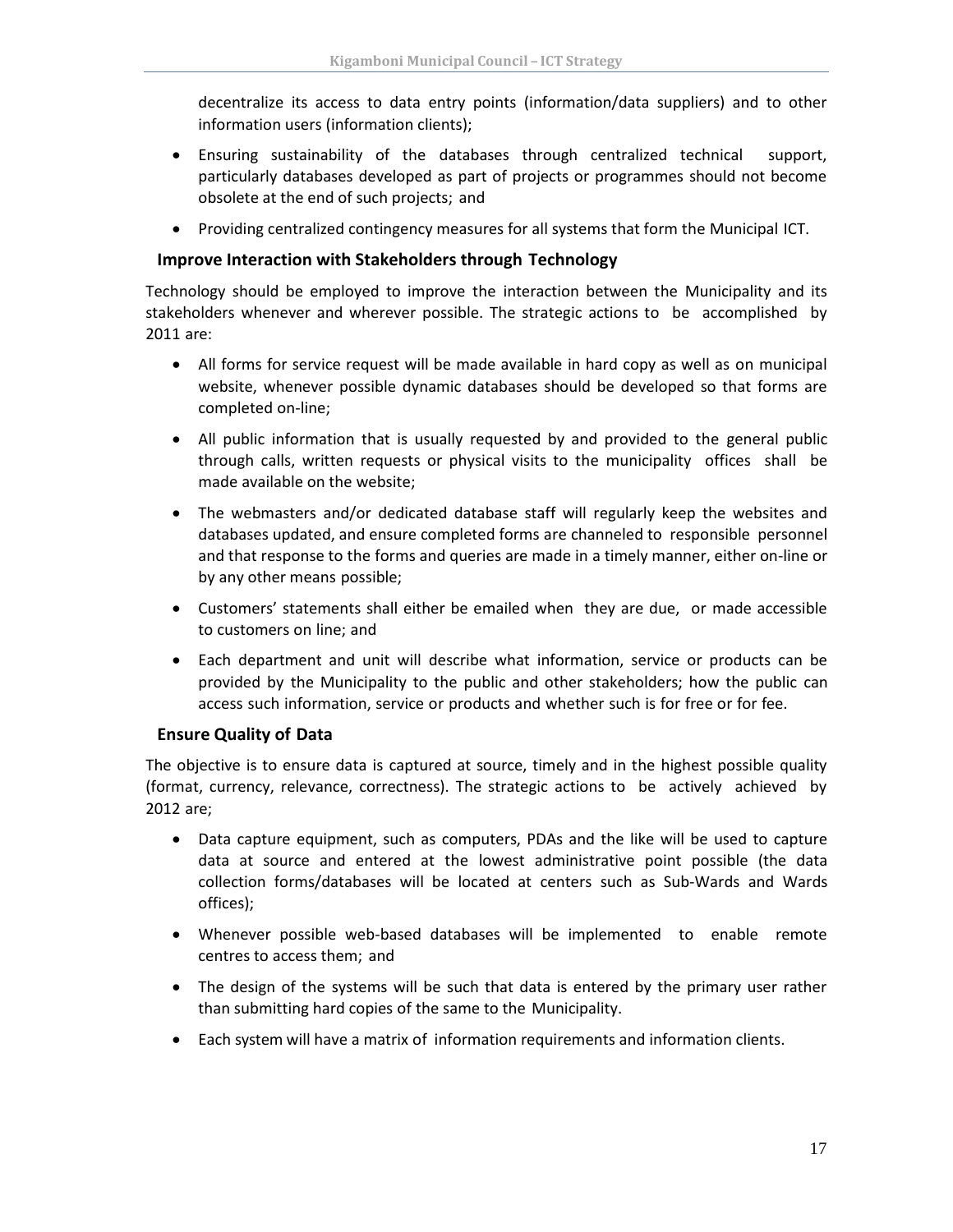# <span id="page-21-0"></span>**Applications Strategy**

The applications architecture is based on the following strategic objectives:

#### **Decentralization of Systems Management**

The objective is to ensure data and information management is decentralized to the lowest practical level while consolidation and coordination is upwards. The strategic actions to be achieved by 2012 are:

- Databases designed as components of the municipal wide ICT applications will be maintained by the relevant departments; and
- Databases will be designed to provide consolidation to the higher level (e.g. from Wards Offices to the Municipal Headquarter Offices).

#### **Holistic Design of Systems**

Ensure design of systems takes into consideration sub-systems that serve each stakeholder in the municipality. The strategic actions to be achieved by 2012 are:

- During systems design phase for any database, consideration will be made of all the information stakeholders in addition to the requirements of the key users;
- Definition of datasets will be based on the agreed municipal-wide definitions, and therefore database design will take into consideration existence of similar databases elsewhere in the municipality and other central government ministries and how such data can be sourced; and
- Based on decentralization process and cost effective management of data centres, the topology of the applications will be such that applications are deployed to the lowest coordination unit that gathers data from sources, and directly consolidated at the municipal headquarter with a database and backup servers managed by Municipal ICT office at the headquarter.

#### <span id="page-21-1"></span>**Technology Strategy**

The key objective is for the municipality to harness technology in its service delivery. The technology chosen should be cost-effective, future proof and enable integration of all systems at the municipality. The technology architecture is based on the strategic objectives listed below:

#### **Interoperability**

To ensure infrastructure and technology in place allows for inter-operability, interfacing and interchange. The strategic actions to be achieved by 2012 are:

- Similar technology infrastructure will be implemented across the municipality. The municipal ICT unit will specify how the telecommunications link will work between departments, units, wards, etc, and what database engines should be used for new databases and how the databases will interface;
- The Municipal ICT unit will identify the need for custom vs. package vs. hybrid solution delivery; and
- The Municipal ICT Unit will determine the Municipal-Wide Standards for Operating Systems for personal computers, Applications (Office Software, GIS development, Web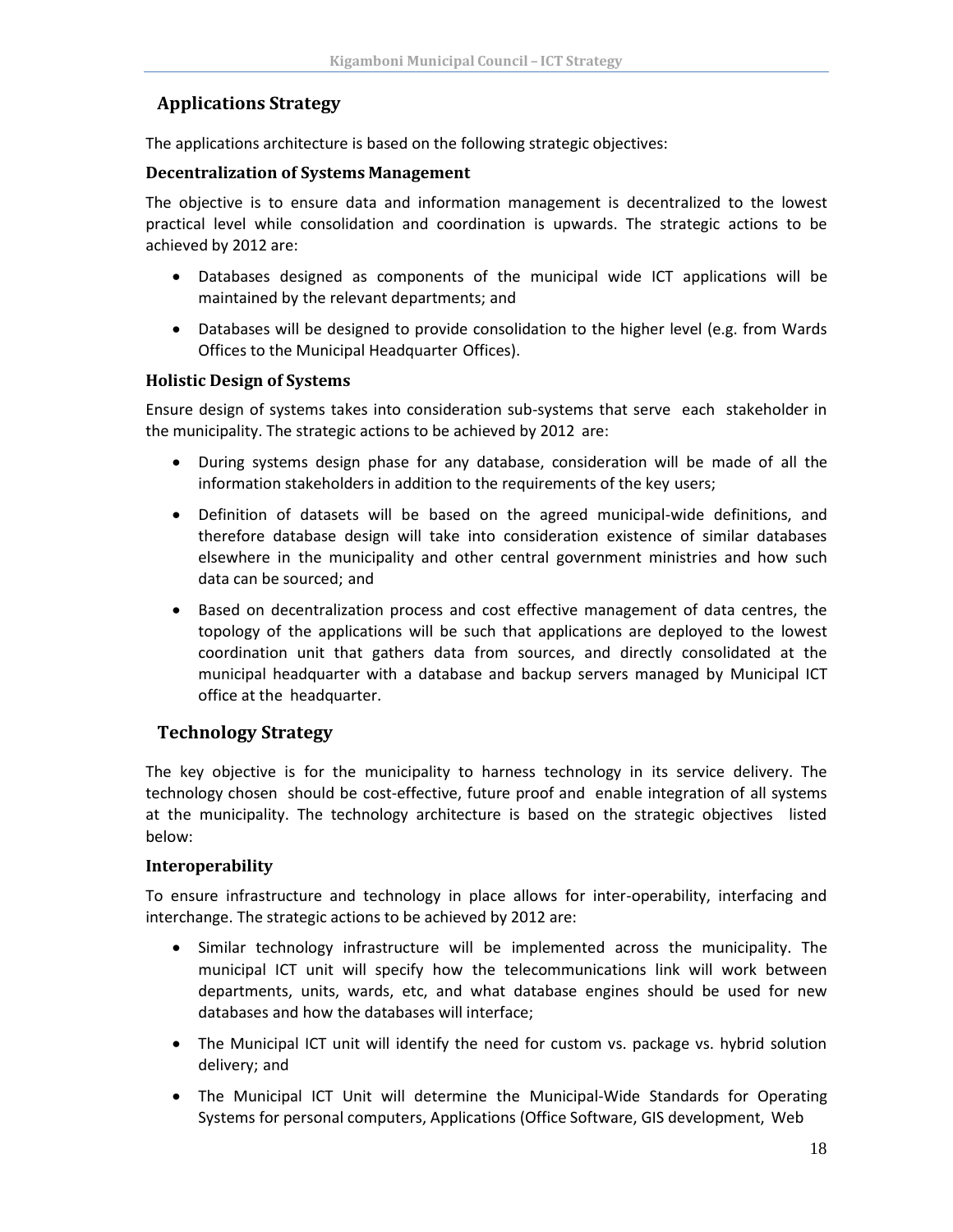Development, etc), Database engines, Server operating system, Firewall Software and Mail Clients.

#### **Scanning of Technology**

The technology horizon is fast evolving, with a turnover in technology evolvement of around 18 months. For this reason, the ministry's choice of technology will have this long-view focus based on future trends rather than current ones. For example, the wireless technology is fast becoming a de-facto standard for vendors, replacing cabled networks which are expensive, less efficient and requiring continuous support and maintenance.

The strategic actions to be achieved by the end of 2012 are:

- For each technology platform identified, the municipality needs understanding the evolution of the platform and the relevance and value of their introduction to the municipality; and
- Whenever possible, the municipality will adopt open-source technology or any nonproprietary technology that is future proof but with approval from the PO-PSM.

#### **Local Area Network Standards**

There will be a Local Area Network (LAN) at the Ministry Head Quarters and at each satellite office (wards). The strategic actions for local area networks to be achieved by 2011 are:

- The municipal ICT Unit shall oversee design of LANs, WANs, Internet Provision, Intranet Provision, Website Design, Email Services, etc.;
- Each new building that is constructed by the Municipality must include a Local Area Network cabling as part of construction works. The minimum network standard must be Ethernet category six or higher as may be specified in government standards issued by the relevant body. Dual Port Points will be installed to serve for telephone and data; and
- The minimum network standards shall be as per standards provided by any government agency mandated to provide government standards as issued from time to time.

#### **Wide Area Network Standards**

The strategic actions on WAN to be achieved by 2012 are:

- The local area networks will all be linked to the Wide Area Network managed at the municipal Headquarters; and
- The WAN will be served by a Virtual Private Network (VPN) through Internet until the government independent network proposed in the e-Government strategy is in place. The Internet Link will be connected at headquarters through fibber technology adopted by the Government. Then one VPN links will be installed at the Head quarters, and one at each of the satellite LANs (Wards, etc).

#### **ICT Hardware Standards**

ICT Hardware will be based on standards proscribed by the relevant government body responsible for ICT Standards and based on the Municipal information security policy to be developed. The strategic actions by 2010 are:

• All ICT hardware shall be procured network ready at delivery;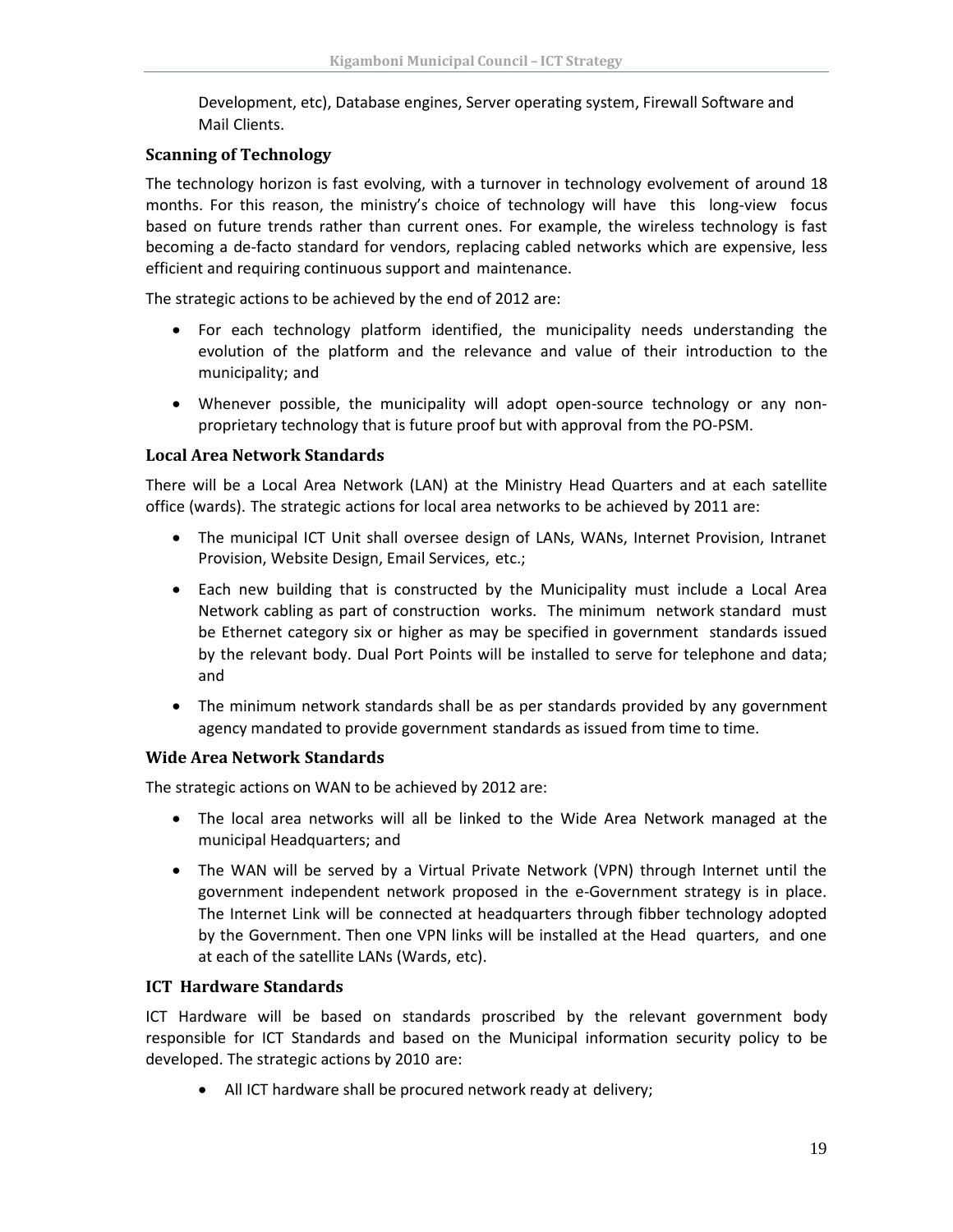- Servers will be installed at the Municipal Council as file and application server, database server, web/Internet server and backup servers. The web/internet server will also provide for VPN link between locations. An additional servers will be installed as a database server at points where databases are located;
- There shall be off-campus backup servers for security purposes. A secure place will be identified; and
- The ICT unit shall be responsible for ensuring that ICT hardware standards are adhered to during procurement processes.

#### **Internet and Intranet**

The Head office local area network will be installed essentially to facilitate the sharing of internet broadband, intranet and provision of management information. The strategic actions by 2012 are:

- Defining the objectives of the Municipal intranet and setting respective access privileges;
- Developing and deploying the intranet; and
- Building capacity for staff to utilize the Intranet for document and information sharing.

# <span id="page-23-0"></span>**Organization**

The Municipality is decentralizing by devolvement. The services will increasingly be decentralized from the municipal headquarters to the sub-ward and wards. The organization strategy is such that data and information management will be devolved to lowest appropriate level, with consolidation upwards to support decision making and coordination of activities. There will be enhancement data collection forms/data registries and databases at each level.

Relevant training will be provided to the technical personnel and all ICT users at each level to ensure they operate with the same sense of purpose.

#### **Governance**

The Municipal ICT Unit mandated role will be to provide expertise and services on application of ICT and e-Government services to the Municipality. These include among others the following:

- Implement IT and e-government strategy coordinated by the PO-PSM;
- Develop and Coordinate integrated IT systems for the Municipality;
- Ensure maintenance of hardware and software;
- Coordinate and provide support on procurement of software and hardware;
- Establish and Coordinate use of email, LAN and WAN; and
- Carryout studies for use of ICT to improve service delivery.

#### **Capacity Building**

The strategic actions for capacity building by 2012 are:

• To achieve 100% for basic computer knowledge and internet/intranet usage for all employees in the Municipality especially staff at strategic, tactical and operational level.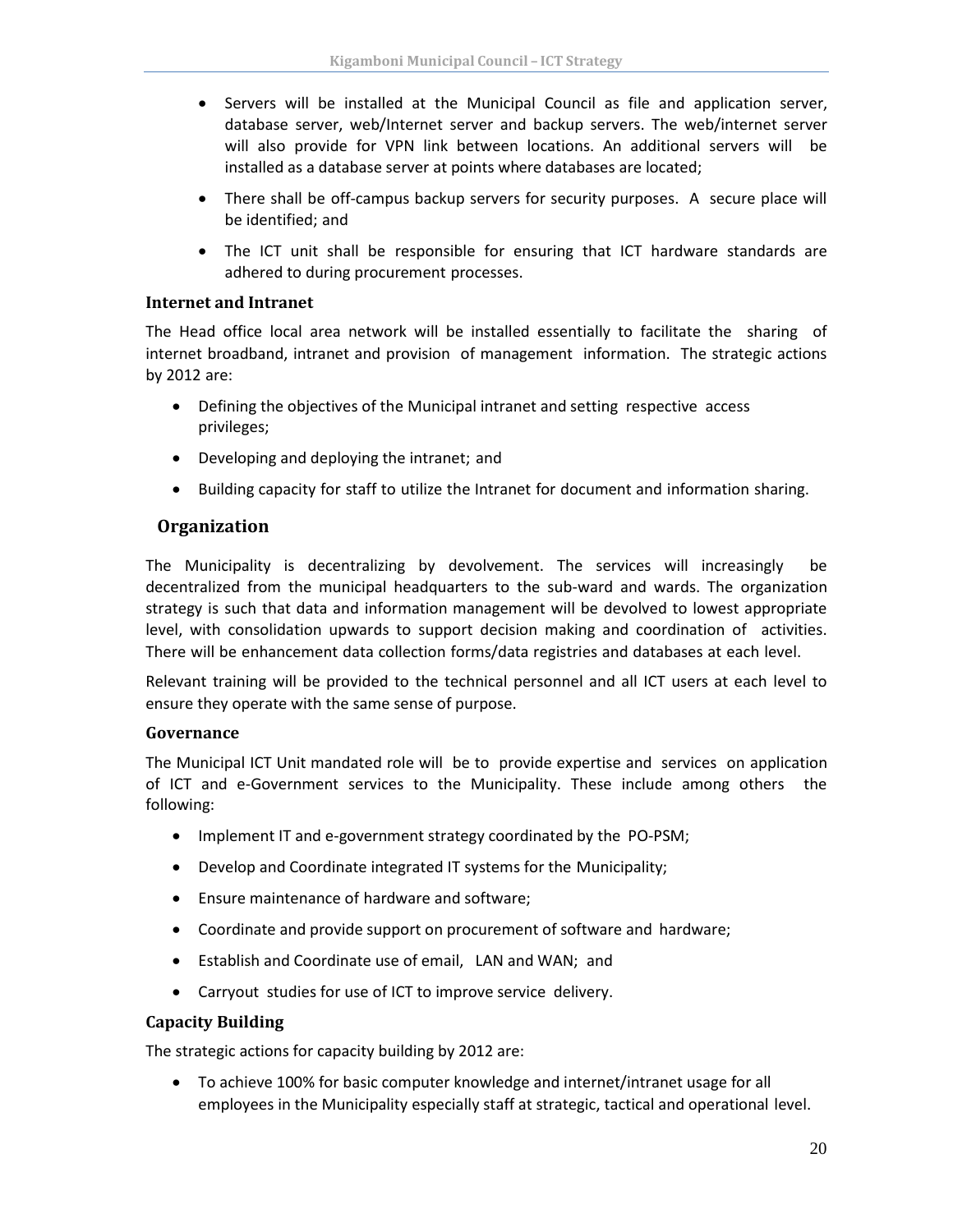All officials who require information from specialized databases should be able to access the information directly;

- All members of staff should be able to use the Workflow and Document Management Systems to access documents stored therein in line with access privileges set;
- All technical staff (e.g., engineers, surveyors, planners, accountants, etc) should be trained at medium to high level specialized ICT training based on their area of usage of the systems and specialties;
- Personnel at the municipal council ICT Unit and in database sections of departments should be provided with professional ICT Courses; and
- Each system to be implemented will consist of a capacity building component to address skills gap and to facilitate change management for process re-engineering.

#### **Policies and Procedures**

ICT policies and procedures are key component of the overall management of ICT. The procedures illustrate how systems are used and managed, the roles and responsibilities of users and technical staff, and the routines that need to be carried out to ensure integrity and security of data and information. The strategic actions for policies and procedures by 2012 are:

- Each system to be introduced at the municipality shall have comprehensive technical documentation to ensure that maintenance and troubleshooting can be passed over to internal staff;
- Each system will have comprehensive user procedures, which will be used as training materials for users as well as first point of reference in operations;
- The ICT unit will develop overall information security policies and business continuity plan. These will include: An overall ICT Policy, Computer Security Policy, Internet and Email usage policy, Business Continuity Plan; and
- The ICT Unit will from time to time will monitor the adherence to these policies as well as their effectiveness. The policies will be reviewed from time to time as the need may arise.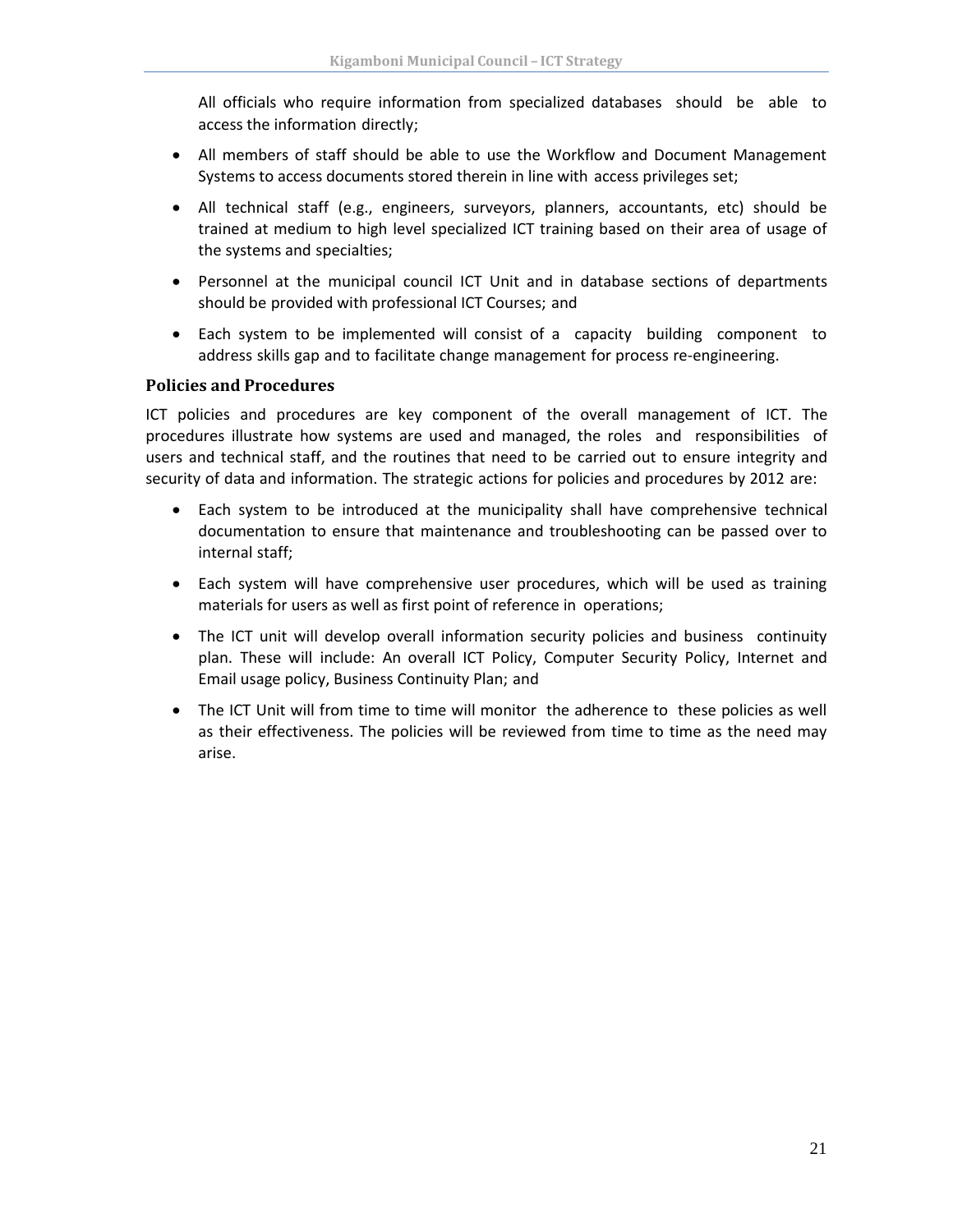#### <span id="page-25-0"></span>**CHAPTER 4: THE CONCEPTUAL FRAMEWORK FOR INFORMATION SYSTEMS**

This chapter describes the conceptual framework of the Information Systems. The objective is to describe at a high level the general design of all Information Systems and sub-systems and linkages, sources of data or information and the databases to be used.

These will comprise of databases that will capture and organize data into information that can be used in planning and implementing projects. Technical database shall enable sharing of technical data for planning and execution of projects.

From the strategic visioning presented above, the high level systems requirements that are components of the overall Municipal-wide ICT usage are:

#### *Core systems:*

- Monitoring and Evaluation System;
- Geographic Information System/Land Information System;
- Human Capital Information System;
- Education Management Information System;
- Health Management Information System;
- Integrated Financial Management Information System; and
- Tax Collection Information System linked with GIS technology to capture tax payers

#### *Support systems*

- Workflow and Document Management System;
- Procurement and Contract Management System;
- Transport Management Information System;
- One stop information centre; and
- Specialized Application Systems.

Table 4.1 depicts the graphical framework of the core systems that are components of the overall Municipal ICT application. The diagram shows where the systems ownership will reside and where the systems will be implemented to capture data and provide information.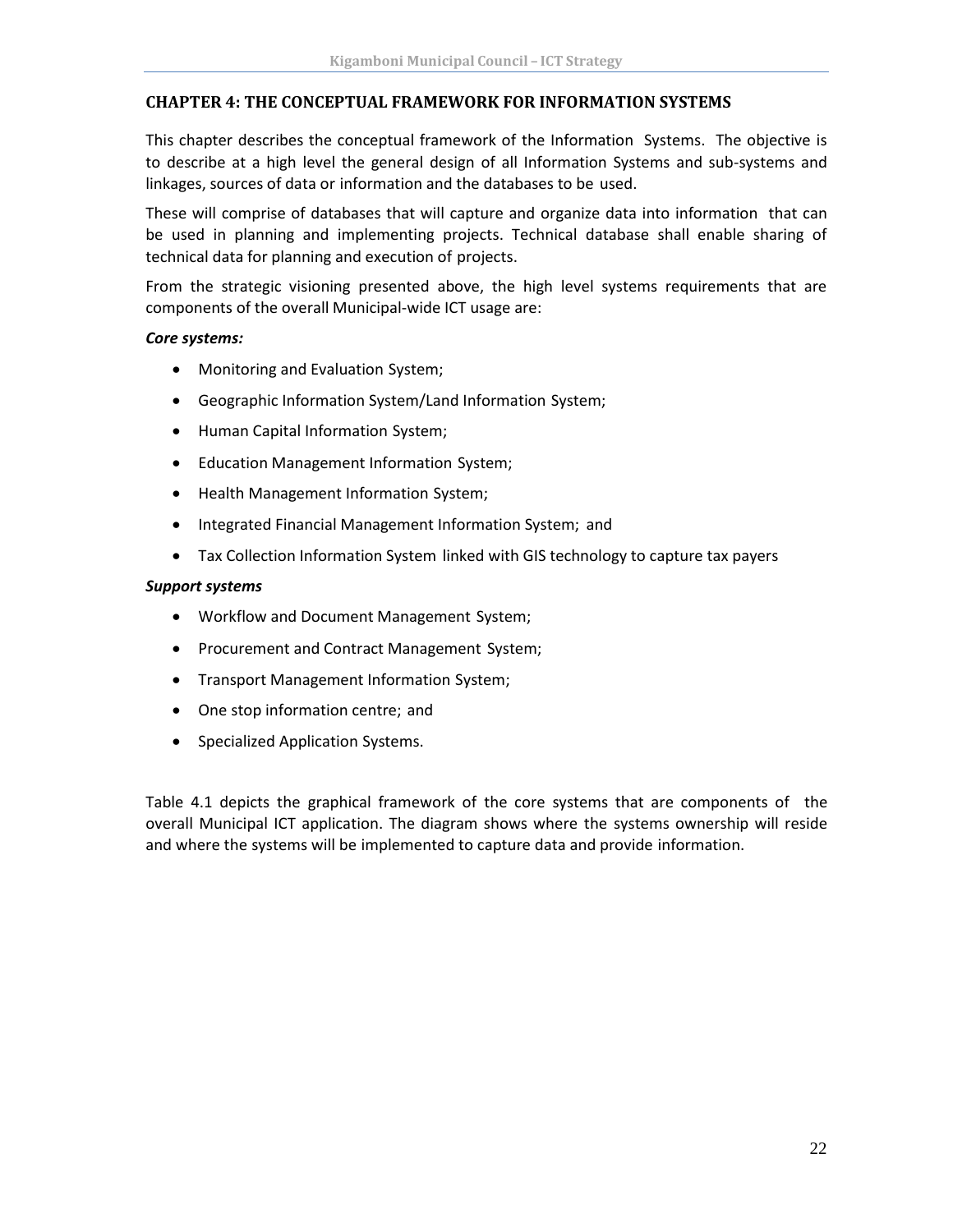#### **Table 4.1: Graphical Framework for some of Core Systems**



 $23$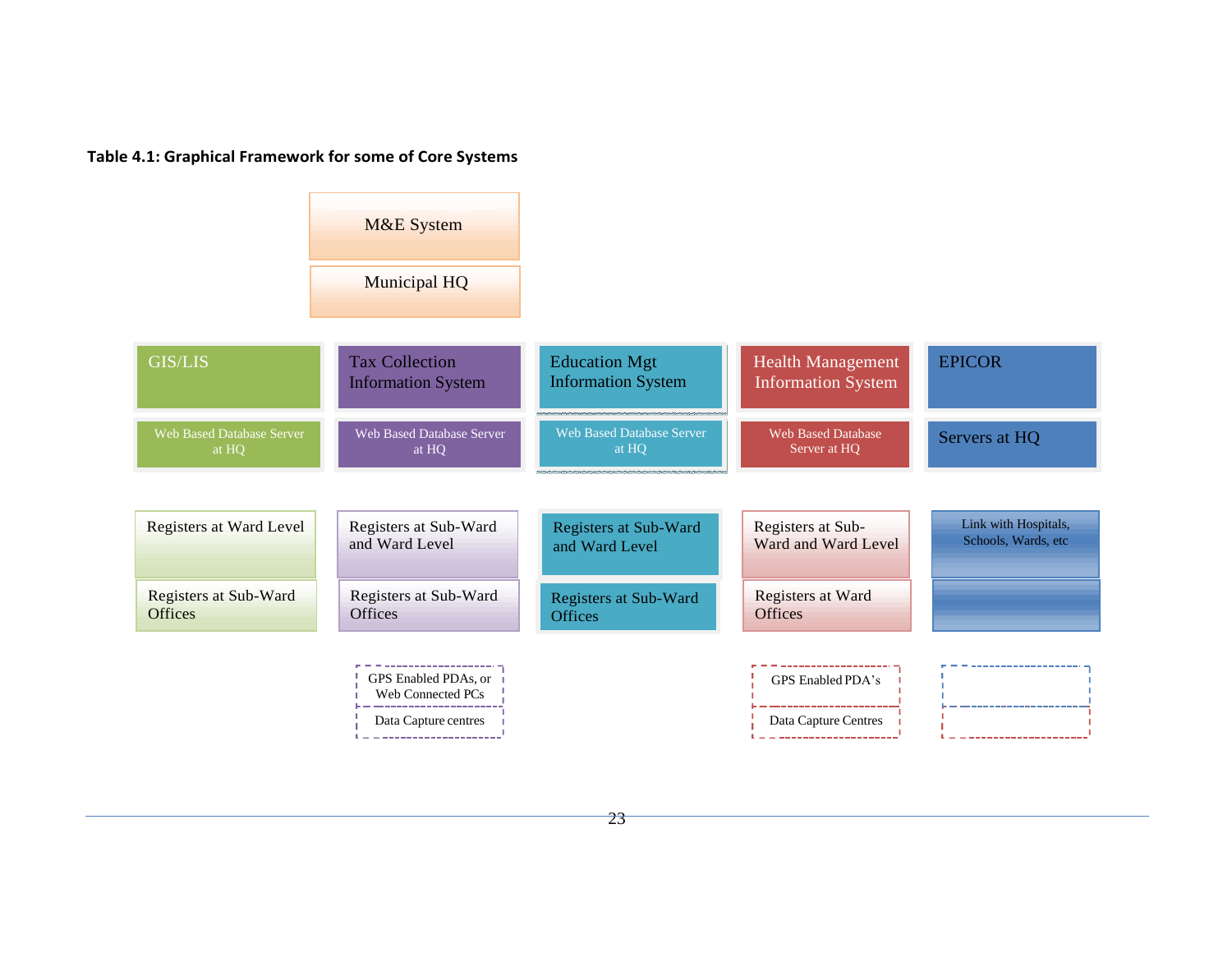# <span id="page-27-0"></span>**ICT Project Outputs and Performance Indicators**

# **Project Objective 1**

Establish the technical infrastructure to facilitate communication, dissemination of information electronically and automation of key business functions.

| N <sub>0</sub> | <b>Outputs</b>                                                                     | <b>Performance Indicators</b>                                                                                                                       |
|----------------|------------------------------------------------------------------------------------|-----------------------------------------------------------------------------------------------------------------------------------------------------|
| 1.1            | Equipment procurement, installation and<br>configuration                           | Operational infrastructure facilitating<br>Internal information sharing among                                                                       |
| 1.2            | Software procurement, installation and<br>configuration                            | departments and units<br>Electronic communication between<br>$\bullet$                                                                              |
| 1.3            | Local area network (LAN) design,<br>procurement, installation and<br>configuration | Kigamboni Municipal Council<br>Headquarters, Wards, Health and<br><b>Education facilities</b>                                                       |
| 1.4            | Wide area network (WAN) design,<br>procurement, installation and<br>configuration, | Automation of key business<br>$\bullet$<br>applications at the Headquarters and<br>their extension to the wards, health<br>and education facilities |

# **4.1.2 Project Objective 2**

Improve and implement sound financial management system to include Expenditure Accounting, Revenue Accounting and Billing

| N <sub>0</sub> | <b>Outputs</b>                                                                                                                                                                    | <b>Performance Indicators</b>                                                                                                                                                                                                                                                                                                                                                                                                                                    |
|----------------|-----------------------------------------------------------------------------------------------------------------------------------------------------------------------------------|------------------------------------------------------------------------------------------------------------------------------------------------------------------------------------------------------------------------------------------------------------------------------------------------------------------------------------------------------------------------------------------------------------------------------------------------------------------|
| 2.1            | An operational<br>expenditure accounting<br>system to record and<br>store annual<br>expenditure budgets,<br>payments, Cheques,<br>loans, imprests and<br>bank / cash details.     | Recording and production of payment vouchers from<br>the system with budget control and tracking<br>Recording and production of cheques from the system<br>with cash control<br>Recording of all staff debts $-$ loans and imprests on the<br>system<br>Reconciliation of the cash ledgers on the system<br>Production of monthly, quarterly and year-end<br>$\bullet$<br>financial reports from the system<br>Abandonment of parallel manual accounting system. |
| 2.2            | An operational revenue<br>accounting and billing<br>system to record and<br>store details, enable<br>billing / recording<br>collection of all<br>relevant payments due<br>to KGMC | Recording all revenue collections on the system<br>Printing all revenue receipts from the systems<br>Recording and production of all bills - Service Levy,<br>Hotel Levy, business license and Land rent from the<br>system.<br>Reconciliation of collections on the system<br>Tracking collections against the budget estimates<br>Production of monthly, quarterly and year end reports.<br>Abolishment of parallel manual systems                             |

# **Project Objective 3**

Establish and implement Customer Service system to handle inquiries, requests and complaints

| N <sub>0</sub> | Outputs                                                                          | <b>Indicators</b>                                               |
|----------------|----------------------------------------------------------------------------------|-----------------------------------------------------------------|
|                | An operational customer service system<br>that records and tracks all inquiries, | Well utilized KGMC Website<br>Number of inquiries, requests and |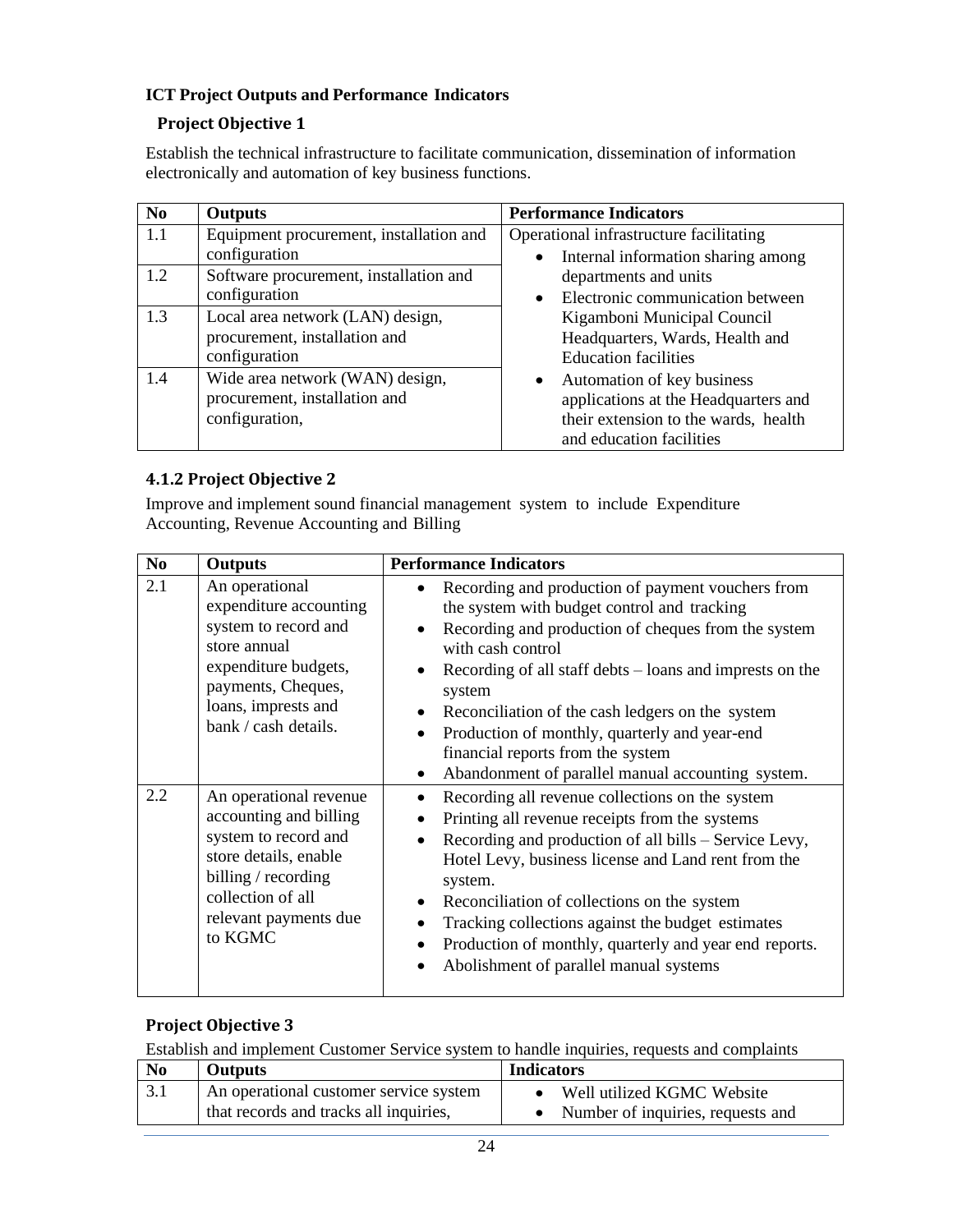| N <sub>0</sub> | <b>Outputs</b>                                                                                                       | <b>Indicators</b>                                                                                                                                                                                                                |
|----------------|----------------------------------------------------------------------------------------------------------------------|----------------------------------------------------------------------------------------------------------------------------------------------------------------------------------------------------------------------------------|
|                | requests and complaints from the<br>general public, tracks all internal actions<br>taken and the responses provided. | complaints handled<br>Response time for inquiries, requests<br>and complaints<br>• Availability and quality of<br>response/information to citizens<br>• Level of customer satisfaction (to be<br>measured by surveys)<br>Reports |

#### **Project Objective 4**

Institute ICT security and maintenance standards and strategies to ensure long-term sustainability and to realize benefits of the investments made.

| N <sub>0</sub> | <b>Outputs</b>                                       | <b>Indicators</b>                                                                                                                   |
|----------------|------------------------------------------------------|-------------------------------------------------------------------------------------------------------------------------------------|
| 4.1            | Document entailing ICT security<br>guidelines        | Approval and implementation of the<br>recommendations made<br>Secure infrastructure and systems                                     |
| 4.2            | Document entailing regular maintenance<br>guidelines | Approval and implementation of the<br>$\bullet$<br>recommendations made<br>Operational and functional infrastructure<br>and systems |

# **Project Objective 5**

Provide ICT awareness and training sessions to employees and councilors

| N <sub>0</sub> | <b>Outputs</b>                     | <b>Indicators</b>                        |
|----------------|------------------------------------|------------------------------------------|
| 5.1            | Council commitment to ICT          | Successful implementation and operations |
| 5.2            | Management commitment and          | of all systems                           |
|                | capability                         | Council ownership of the systems and     |
| 5.3            | End User commitment and capability | resource allocations                     |
|                |                                    | Citizen satisfaction                     |

#### **Project Objective 6**

Institute change management and communication strategies to facilitate evolution into an egovernance model

| N <sub>0</sub> | <b>Outputs</b>                                                                               | <b>Indicators</b>                               |
|----------------|----------------------------------------------------------------------------------------------|-------------------------------------------------|
| 6.1            | Document entailing changes in key<br>processes with staff sensitization plans                | Successful ICT implementation and<br>operations |
| 6.2            | Appointment of change agents                                                                 | Employee retention                              |
| 6.3            | Establishment of monitoring, evaluation<br>and reporting mechanism                           | Employee satisfaction<br>Customer satisfaction  |
| 6.4            | Establishment of appropriate<br>management, responsibility and<br>accountability structures. |                                                 |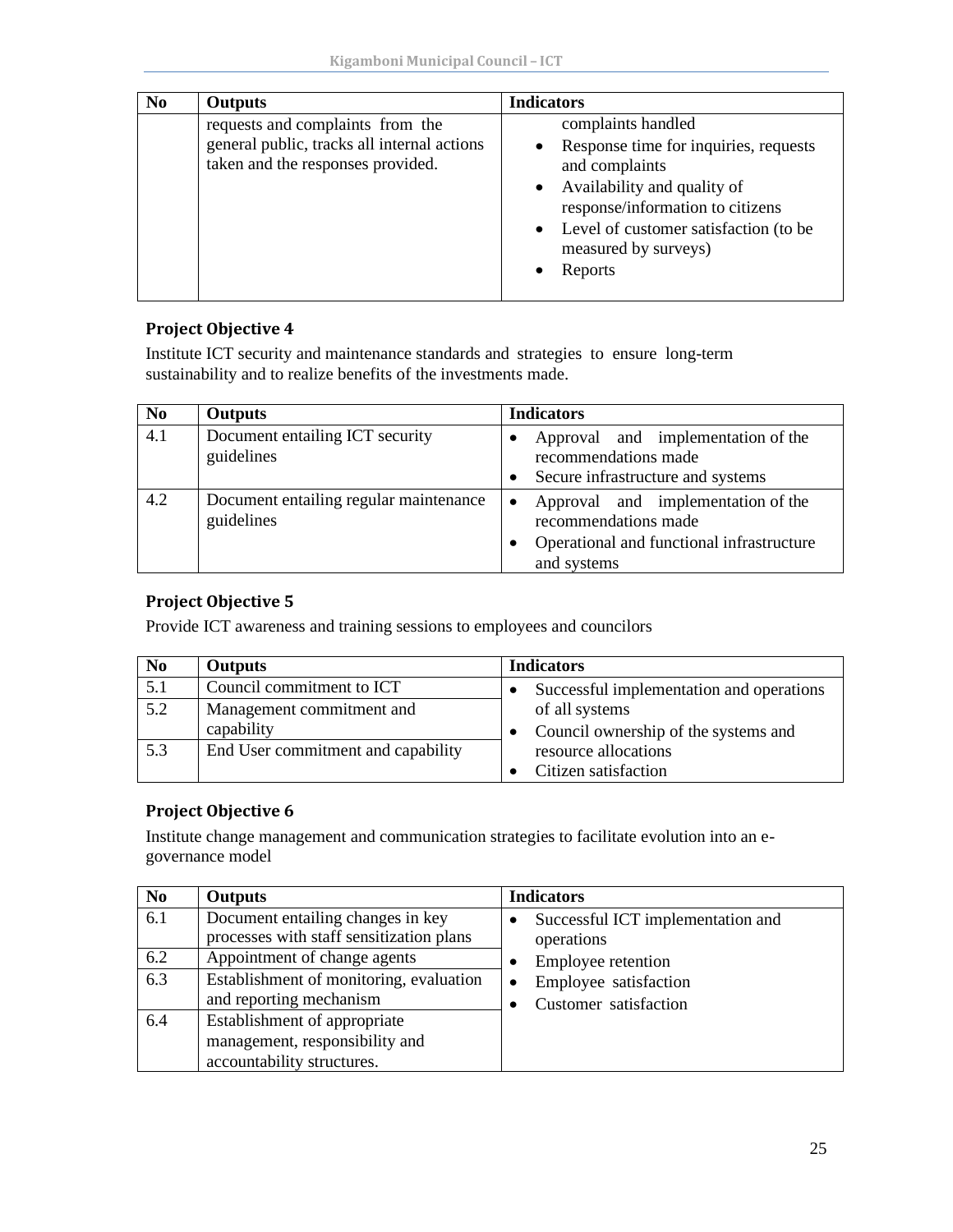# **Project Objective 7**

To establish a Geographic Information System for handling Municipal spatial and non spatial datasets for improved planning and revenue collection.

| N <sub>0</sub> | <b>Outputs</b>                                                        | <b>Indicators</b>                                                                                     |
|----------------|-----------------------------------------------------------------------|-------------------------------------------------------------------------------------------------------|
| 7.1            | GIS designed to support KGMC spatial<br>and non spatial data handling | Available spatial data sets in digital<br>$\bullet$<br>format                                         |
| 7.2            | GIS Equipment procurement,<br>installation and configuration          | Improved data management for<br>physical and environmental planning                                   |
| 7.3            | GIS Software procurement, installation<br>and configuration           | Increased revenue from land rents,<br>$\bullet$<br>property tax, bill boards, business                |
| 7.4            | <b>Physical Planning Departments</b><br>computerized                  | license, etc<br>The Public is accessing spatial based<br>$\bullet$<br>revenue information on internet |

# **Project Objective 8**

To improve the collection, processing and access of Health information

| N <sub>0</sub> | <b>Outputs</b>                        | <b>Indicators</b>                                     |  |
|----------------|---------------------------------------|-------------------------------------------------------|--|
| 8.1            | Health Information System operational | Municipal Health Office is accessing and<br>$\bullet$ |  |
|                |                                       | sharing data on network/internet                      |  |
|                |                                       | The Public is accessing health related                |  |
|                |                                       | information on from the Internet                      |  |
|                |                                       | Improved planning and distribution of                 |  |
|                |                                       | health facilities and services in the                 |  |
|                |                                       | Municipality                                          |  |

# **Project Objective 9**

To improve the collection, processing and access of education information.

| N <sub>0</sub> | <b>Outputs</b>                                     | <b>Indicators</b>                                                                                      |
|----------------|----------------------------------------------------|--------------------------------------------------------------------------------------------------------|
| 9.1            | <b>Education Information System</b><br>operational | Municipal Education Office is accessing<br>$\bullet$<br>and sharing data on network/internet           |
|                |                                                    | The Public is accessing education related<br>information on internet                                   |
|                |                                                    | Improved planning and distribution of<br>٠<br>education facilities and services in the<br>Municipality |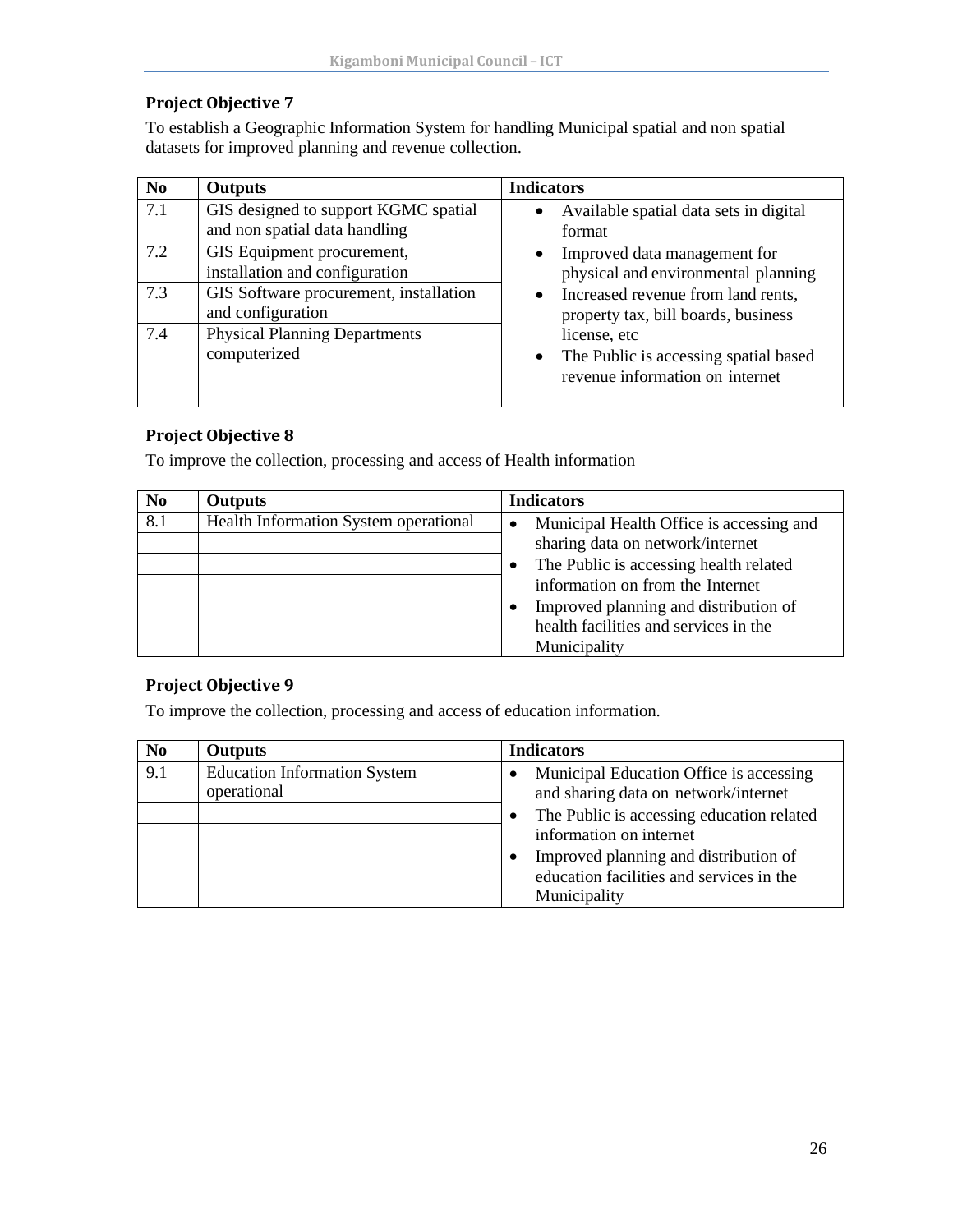# **Project Objective 10**

To improve the collection, processing and access of human capital information.

**Strategy:2020**

| N <sub>0</sub> | <b>Outputs</b>                                  | <b>Indicators</b>                                                                                                                                                                                                                                                                                                                      |
|----------------|-------------------------------------------------|----------------------------------------------------------------------------------------------------------------------------------------------------------------------------------------------------------------------------------------------------------------------------------------------------------------------------------------|
| 9.1            | Human Capital Information System<br>operational | Municipal Human Resource Office is<br>$\bullet$<br>accessing and sharing data electronically<br>Improved management of human resource<br>٠<br>information/data for planning and<br>recruitment<br>Quick response for human resource<br>٠<br>requirements in terms of salaries,<br>allowances, leaves, training, and other<br>benefits. |

# **Project Objective 11**

To improve workflow and document management.

| N <sub>0</sub> | <b>Outputs</b>                 | <b>Indicators</b>                              |
|----------------|--------------------------------|------------------------------------------------|
| 11.1           | Document and Assets Management | Various documents and assets are<br>$\bullet$  |
|                | System operational             | properly indexed at the Municipality           |
|                |                                | Various documents and records are<br>$\bullet$ |
|                |                                | computerized and accessed electronically       |
|                |                                | through indexing                               |
|                |                                | Documents and records are shared               |
|                |                                | electronically through intranet                |
|                |                                | Improved performance in accessing              |
|                |                                | documents and records.                         |

# **Project Objective 12**

To improve the management of vehicles and usage

| N <sub>0</sub> | <b>Outputs</b>                                    | <b>Indicators</b>                                                                                                                                                                                                                                                                                                                                                   |
|----------------|---------------------------------------------------|---------------------------------------------------------------------------------------------------------------------------------------------------------------------------------------------------------------------------------------------------------------------------------------------------------------------------------------------------------------------|
| 12.1           | <b>Transport Management System</b><br>operational | Various documents and records related to<br>vehicles are computerized (vehicle<br>information, fuel records, maintenance<br>registry, etc)<br>Vehicles records are accessed<br>electronically<br>Vehicle records are shared electronically<br>$\bullet$<br>among the departments through intranet<br><b>Trained</b> users<br>Improved performance and monitoring of |
|                |                                                   | the usage of vehicles                                                                                                                                                                                                                                                                                                                                               |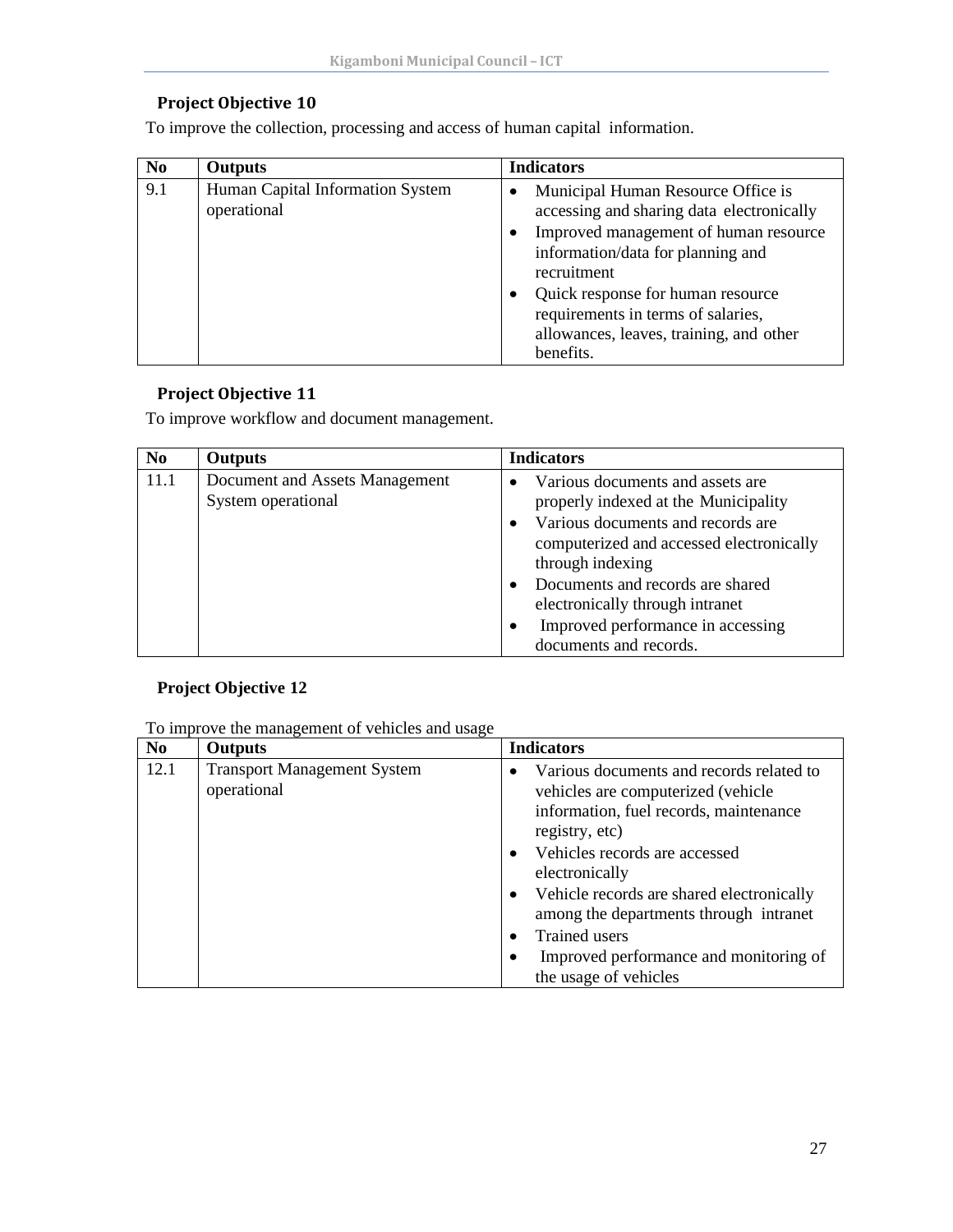| N <sub>0</sub> | <b>Outputs</b>                                                 | <b>Indicators</b>                                           |
|----------------|----------------------------------------------------------------|-------------------------------------------------------------|
| 13.1           | The MIS for planning, budgeting and<br>procurement operational | Planning, budgeting and procurement<br>processes documented |
|                |                                                                | MIS for planning, budgeting and<br>procurement design       |
|                |                                                                | <b>Trained</b> users                                        |
|                |                                                                | Support implementation activities                           |
|                |                                                                | Support post implementation activities                      |
|                |                                                                | Planning, budgeting and procurement<br>processes integrated |

#### **Project Objective 13**

|  | To enhance the existing Planning, Budgeting and Procurement |
|--|-------------------------------------------------------------|

**Strategy:2020**

# <span id="page-31-0"></span>**ICT Projects and Activities**

For each of the objectives mentioned, relevant supporting projects and their associated activities have been documented below.

| N <sub>0</sub> | Project                           | N <sub>0</sub> | <b>Activities</b>                      |
|----------------|-----------------------------------|----------------|----------------------------------------|
| 1.1            | Procure ICT equipments            | 1.1.1          | Procure and commission Central         |
|                |                                   |                | servers                                |
|                |                                   | 1.1.2          | Procure and commission Workstations    |
|                |                                   | 1.1.3          | Procure and commission printers        |
|                |                                   | 1.1.4          | Procure and commission network         |
|                |                                   |                | components and accessories             |
|                |                                   | 1.1.5          | Procure and commission power           |
|                |                                   |                | stabilizers                            |
|                |                                   | 1.1.5          | Procure GIS Hardware                   |
| 1.2            | Procure licensed applications and | 1.2.1          | Procure and install operating systems  |
|                | system software                   |                |                                        |
|                |                                   | 1.2.2          | Procure and install RDBMS              |
|                |                                   | 1.2.3          | Procure and Install GIS software       |
|                |                                   | 1.2.3          | Procure and install Antivirus          |
|                |                                   | 1.2.4          | Procure and install Office Application |
|                |                                   |                | software                               |
| 1.3            | <b>Building Works</b>             | 1.3.1          | Prepare server room                    |
|                |                                   | 1.3.2          | Prepare IT support rooms               |
|                |                                   | 1.3.3          | Prepare computer stations in           |
|                |                                   |                | respective departments and units       |
| 1.4            | <b>Recruitment and Training</b>   | 1.4.1          | Recruit IT personnel                   |
|                |                                   | 1.4.2          | Train IT Personnel for various         |
|                |                                   |                | certifications and specializations     |

#### **Objective 1 – Establish Technical Infrastructure**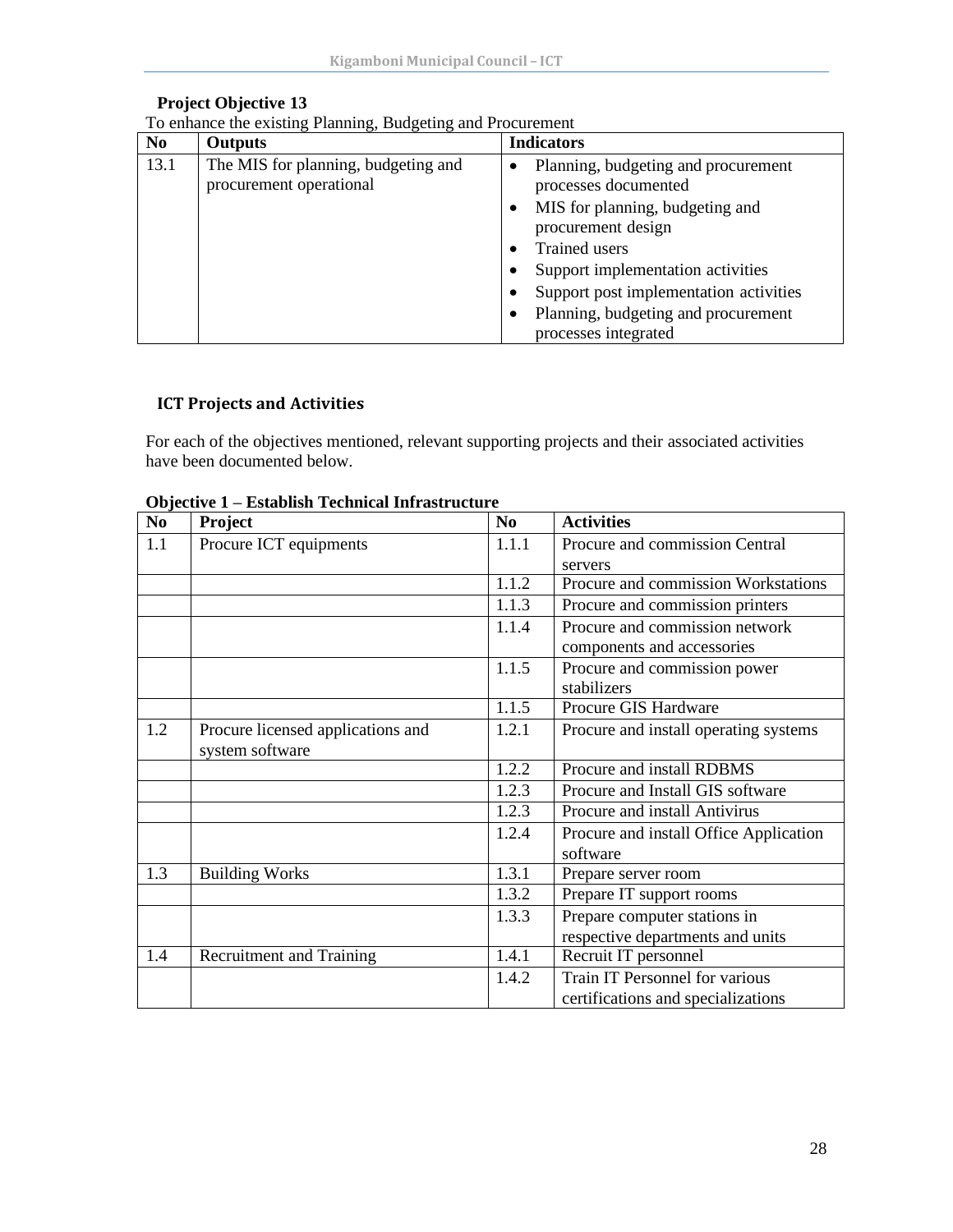| N <sub>0</sub> | Project                          | N <sub>0</sub> | <b>Activity</b>                        |
|----------------|----------------------------------|----------------|----------------------------------------|
| 2.1            | <b>Revenue Collection System</b> | 2.1.1          | Utilize available system (LGRCIS)      |
|                |                                  | 2.1.2          | Train users                            |
|                |                                  | 2.1.3          | Support implementation activities      |
|                |                                  | 2.1.4          | Support post implementation activities |
| 2.2            | Interfacing with GIS and/or LIS  | 2.2.1          | Design and develop interface           |
|                |                                  | 2.2.2          | Train users                            |
|                |                                  | 2.2.3          | Support implementation activities      |
|                |                                  | 2.2.4          | Support post implementation activities |

#### **Objective 2 – Improve the revenue collection system and implement a sound financial management system.**

#### **Objective 3 – Establish and implement customer service system**

**Strategy:2020**

| N <sub>0</sub> | Project                             | N <sub>0</sub> | <b>Activities</b>                      |
|----------------|-------------------------------------|----------------|----------------------------------------|
| 3.1            | Establish customer service function | 3.1.1          | Recruit customer service               |
|                |                                     |                | representatives                        |
| 3.2            | System Analysis, Training and       | 3.2.1          | Specify contents of web-site           |
|                | Implementation                      |                |                                        |
|                |                                     | 3.2.2          | Develop web site                       |
|                |                                     | 3.2.3          | Procure base software                  |
|                |                                     | 3.2.4          | Provide user training                  |
|                |                                     | 3.2.5          | Support implementation activities      |
|                |                                     | 3.2.6          | Support post implementation activities |

# **Objective 4 – Institute ICT security and maintenance standards**

| N <sub>0</sub> | Project                          | N <sub>0</sub> | <b>Activities</b>                     |
|----------------|----------------------------------|----------------|---------------------------------------|
| 4.1            | Document ICT security Policy and | 4.1.1.         | Prepare information security policy   |
|                | <b>Business Continuity Plan</b>  |                |                                       |
|                |                                  | 4.1.2          | Prepare business continuity plan      |
|                |                                  | 4.1.3          | Approve Municipal information         |
|                |                                  |                | security policy and contingency plan  |
|                |                                  | 4.1.4          | Create awareness and train users      |
|                |                                  | 4.1.5          | Institute the ICT policy and business |
|                |                                  |                | continuity plan                       |

# **Objective 5 –ICT awareness and training sessions to stakeholders**

| N <sub>0</sub> | Project                              | N <sub>0</sub> | <b>Activities</b>                  |
|----------------|--------------------------------------|----------------|------------------------------------|
| 5.1            | Training to Councilors               | $5.1 - 5.4$    | Prepare ICT Training Programmes    |
|                |                                      |                | and Conduct Training               |
|                |                                      |                |                                    |
| 5.2            | Training to Heads of Departments and |                |                                    |
|                | Sections/Units                       |                |                                    |
| 5.3            | <b>Train Ward Executive Officers</b> |                |                                    |
| 5.4            | <b>Train Department Personnel</b>    |                |                                    |
| 5.5            | Citizen Awareness and sensitization  | 5.5.1          | Enable citizen orientation and     |
|                |                                      |                | participation                      |
|                |                                      | 5.5.2          | Assess information needs of local  |
|                |                                      |                | community groups and businesses    |
|                |                                      | 5.5.3          | Identify appropriate communication |
|                |                                      |                | media                              |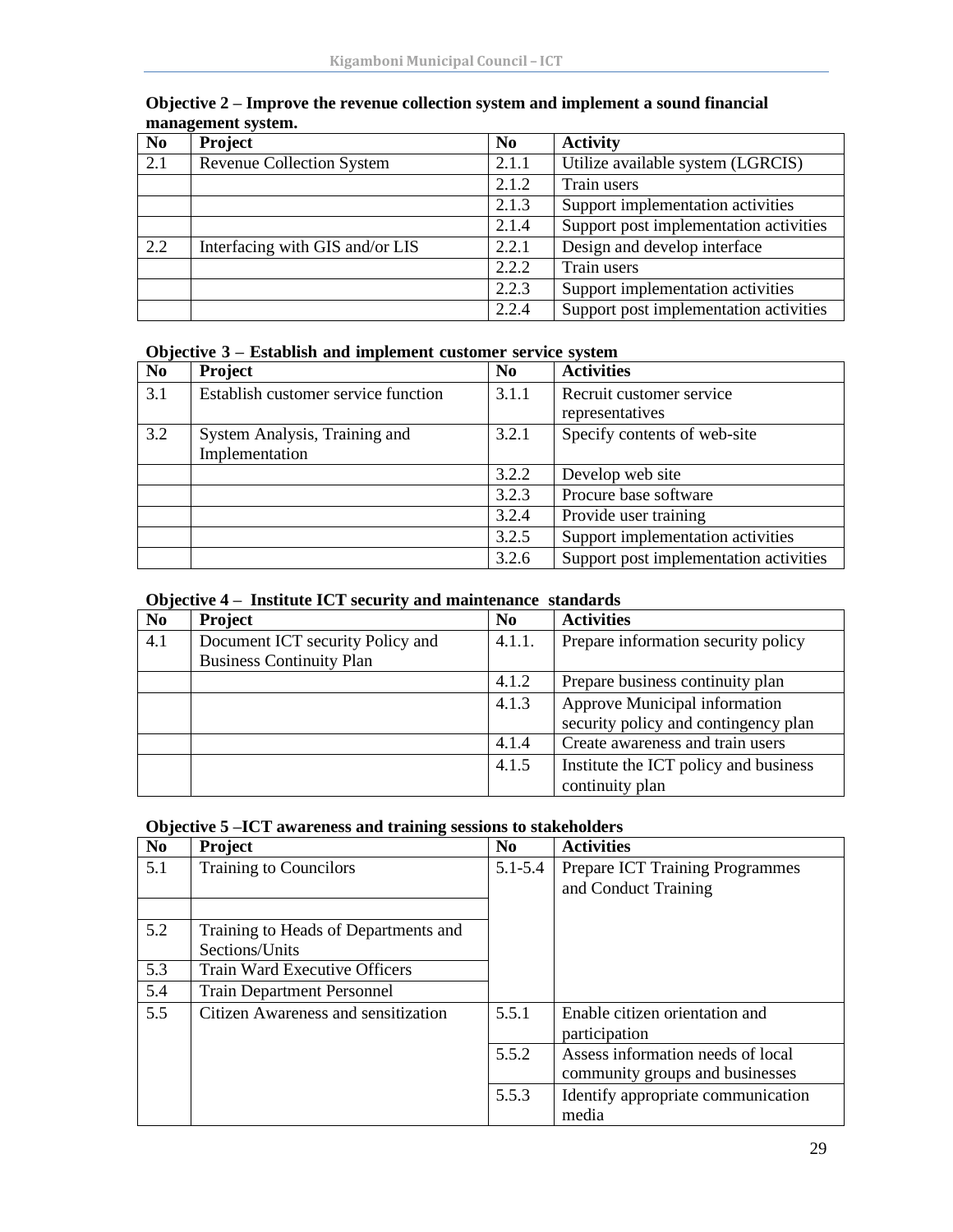|  | J.J. <sup>−</sup> | Tailor web site to community |
|--|-------------------|------------------------------|
|  |                   | information needs            |

#### **Objectives 6: Establish a Geographic Information System**.

**Strategy:2020**

| N <sub>0</sub> | <b>Project</b>                                                                                                                             | N <sub>0</sub> | <b>Activity</b>                        |
|----------------|--------------------------------------------------------------------------------------------------------------------------------------------|----------------|----------------------------------------|
| 6.1            | 6.1.1<br>Develop a GIS to Support Physical<br>Planning, Environmental Management;<br>6.1.2<br>and Revenue Collection from various<br>6.1.3 |                | Design and develop GIS                 |
|                |                                                                                                                                            |                | Train users                            |
|                |                                                                                                                                            |                | Support implementation activities      |
|                | sources                                                                                                                                    | 6.1.4          | Support post implementation activities |

#### **Objectives 7: To improve the collection, processing and access of Health information.**

| N <sub>0</sub> | <b>Project</b>                   | N <sub>0</sub> | <b>Activity</b>                     |
|----------------|----------------------------------|----------------|-------------------------------------|
| 7.1            | <b>Health Information System</b> | 7.1.1          | Apply/Design and develop the system |
|                |                                  | 7.1.2          | Train users                         |
|                |                                  | 7.1.3          | Support implementation activities   |
|                |                                  | 7.1.4          | Support post implementation         |

#### **Objectives 8: To improve the collection, processing and access of Education information**.

| N <sub>0</sub> | <b>Project</b>                      | N <sub>0</sub> | <b>Activity</b>                     |
|----------------|-------------------------------------|----------------|-------------------------------------|
| 8.1            | <b>Education Information System</b> | 8.1.1          | Apply/Design and develop the system |
|                |                                     | 8.1.2          | Train users                         |
|                |                                     | 8.1.3          | Support implementation activities   |
|                |                                     | 8.1.4          | Support post implementation         |

#### **Objectives 9: To improve the collection, processing and access of Human Capital information**

| N <sub>0</sub> | <b>Project</b>              | N <sub>0</sub> | <b>Activity</b>                     |
|----------------|-----------------------------|----------------|-------------------------------------|
| 9.1            | Human Resource Info. System | 9.1.1          | Apply/Design and develop the system |
|                |                             | 9.1.2          | Train users                         |
|                |                             | 9.1.3          | Support implementation activities   |
|                |                             | 9.1.4          | Support post implementation         |

#### **Objectives 10: To improve workflow and document management system**

| N <sub>0</sub> | <b>Project</b>                   | N <sub>0</sub> | <b>Activity</b>                   |
|----------------|----------------------------------|----------------|-----------------------------------|
| 10.1           | Workflow and Document Management | 10.1.1         | Design and develop the system     |
|                | <b>Information System</b>        |                |                                   |
|                |                                  | 10.1.2         | Train users                       |
|                |                                  | 10.1.3         | Support implementation activities |
|                |                                  | 10.1.4         | Support post implementation       |

#### **Objectives 11: To improve the management of vehicles and usage**

| N <sub>0</sub> | <b>Project</b>                     | N <sub>0</sub> | <b>Activity</b>                         |
|----------------|------------------------------------|----------------|-----------------------------------------|
| 11.1           | <b>Transport Management System</b> | 11.1.1         | Apply/Design and develop the electronic |
|                | operational                        |                | system                                  |
|                |                                    | 11.1.2         | Train users                             |
|                |                                    | 11.1.3         | Support implementation activities       |
|                |                                    | 11.1.4         | Support post implementation             |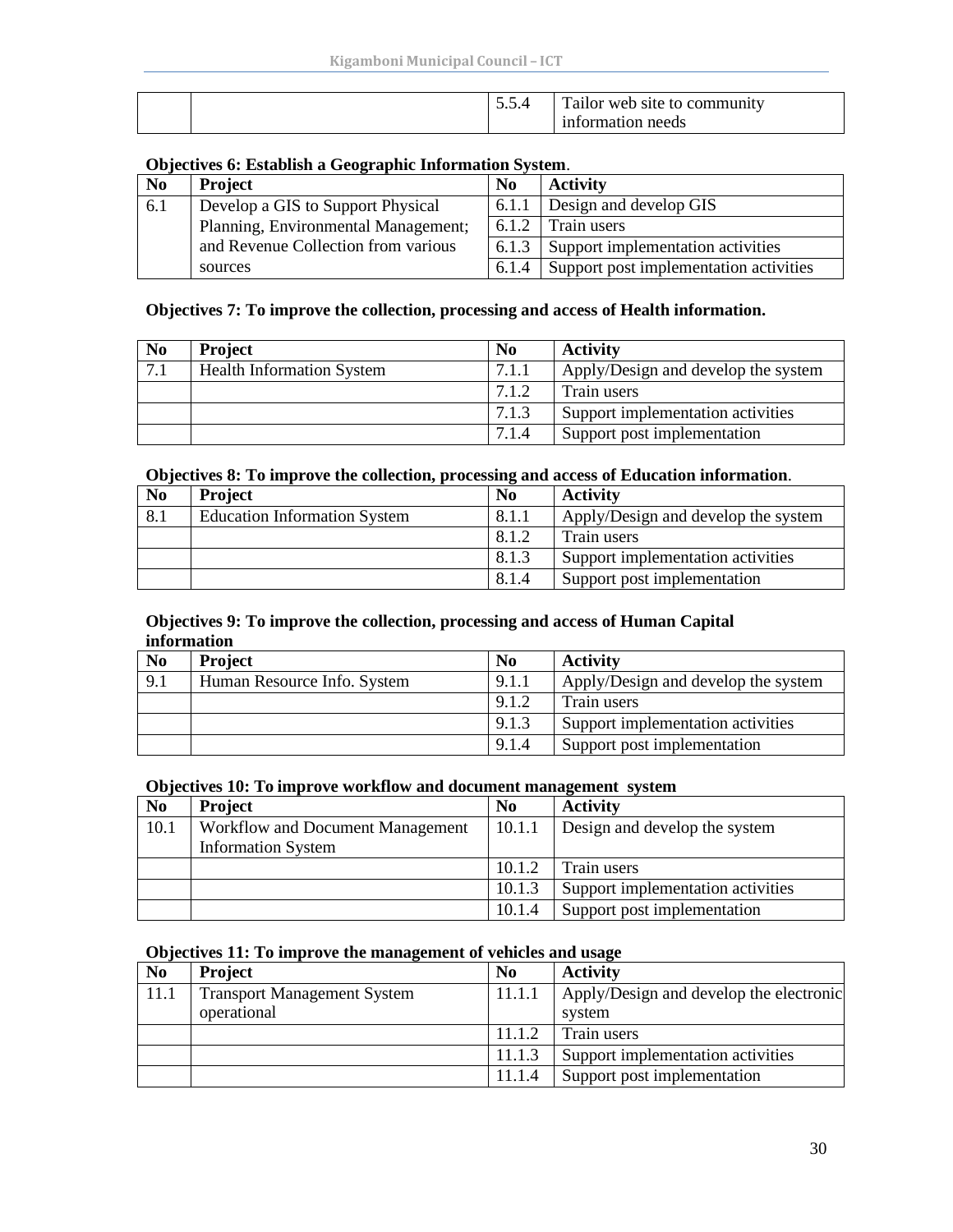| N <sub>0</sub> | <b>Component</b>                       | N <sub>0</sub> | <b>Activity</b>                       |
|----------------|----------------------------------------|----------------|---------------------------------------|
| 12.1           | <b>Enhanced Planning and Budgeting</b> | 12.1.1         | Connect the system to all departments |
|                | System                                 |                | electronically                        |
|                |                                        | 12.1.2         | Train all users                       |
|                |                                        | 12.1.3         | Support implementation activities     |
|                |                                        | 12.1.4         | Support post implementation           |

# **Objectives 12: To enhance the existing Planning and Budgeting Systems**

**Strategy:2020**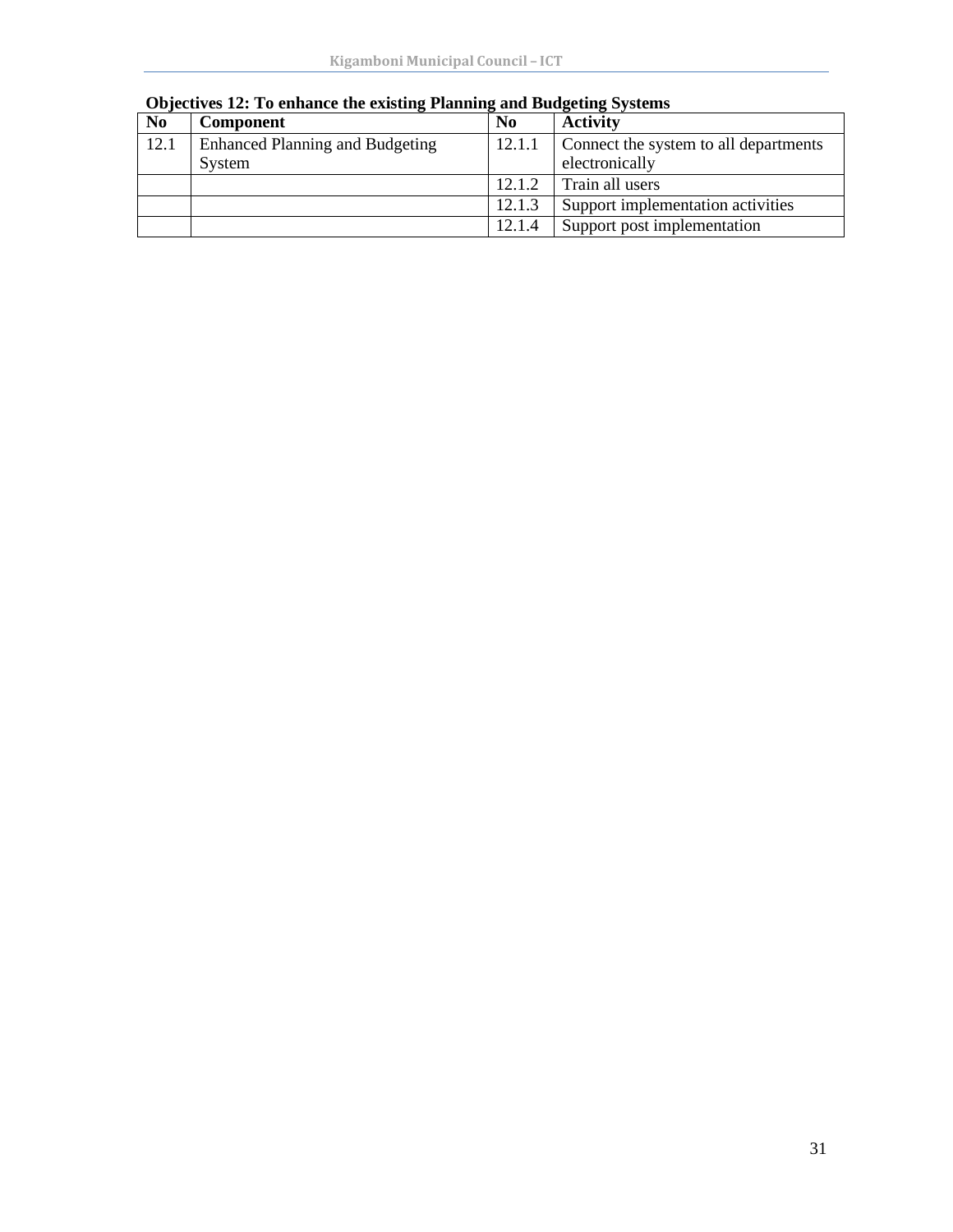#### <span id="page-35-1"></span><span id="page-35-0"></span>**CHAPTER 5: SUCCESS FACTORS, RISKS AND STAKEHOLDER ANALYSIS**

**Strategy:2020**

#### **Critical Success Factors and Risks**

The success deployment of ICT in the Municipality requires a high level of coordination, a constant demand of tangible results, proactive leadership and strong management. There always a number of critical success factors and risks associated with ICT implementation. Some of the key ones are highlighted.

# <span id="page-35-2"></span>**Critical Success Factors**

The ICT strategy for the Ministry highlighted some of the critical success factors for the successful implementation of the ICT initiatives.

| <b>Critical Success Factors</b>            | <b>Requirements</b>                                                                                                                            |
|--------------------------------------------|------------------------------------------------------------------------------------------------------------------------------------------------|
| Management support and<br>commitments      | Continuing engagement of management at all levels of<br>$\bullet$<br>implementation                                                            |
| Availability of Human<br>Resource capacity | Continuous capacity development and public involvement<br>$\bullet$                                                                            |
| Institutional and Legal<br>Framework       | Clearly defined institutional framework and supportive legislation and<br>enforcement mechanisms                                               |
| <b>Financial Resources</b>                 | Recognition of ICT as a priority area in facilitating the delivery of<br>$\bullet$<br><b>Municipal services</b>                                |
|                                            | Cost effectiveness in the allocation and use of available financial<br>$\bullet$<br>resources and avoid duplication of efforts or redundancies |
| Commitment by all actors                   | Continuous coordination and buy-in by all actors or stakeholders<br>$\bullet$                                                                  |
|                                            | Active coordination among all stakeholders to delivery and enforce<br>$\bullet$<br>the improvement of services delivery through ICT            |
| Sustainable Infrastructure                 | Network and information security<br>$\bullet$                                                                                                  |
|                                            | Infrastructure to sustain the use of IT systems<br>$\bullet$                                                                                   |
|                                            | Reliable infrastructure to support continuous availability of data from<br>$\bullet$<br>fields                                                 |
|                                            | Availability of reliable power supply (generator can be used while<br>$\bullet$<br>power is off)                                               |
|                                            | Improved working environment                                                                                                                   |

#### Table 5.1 Analysis of Critical Success Factors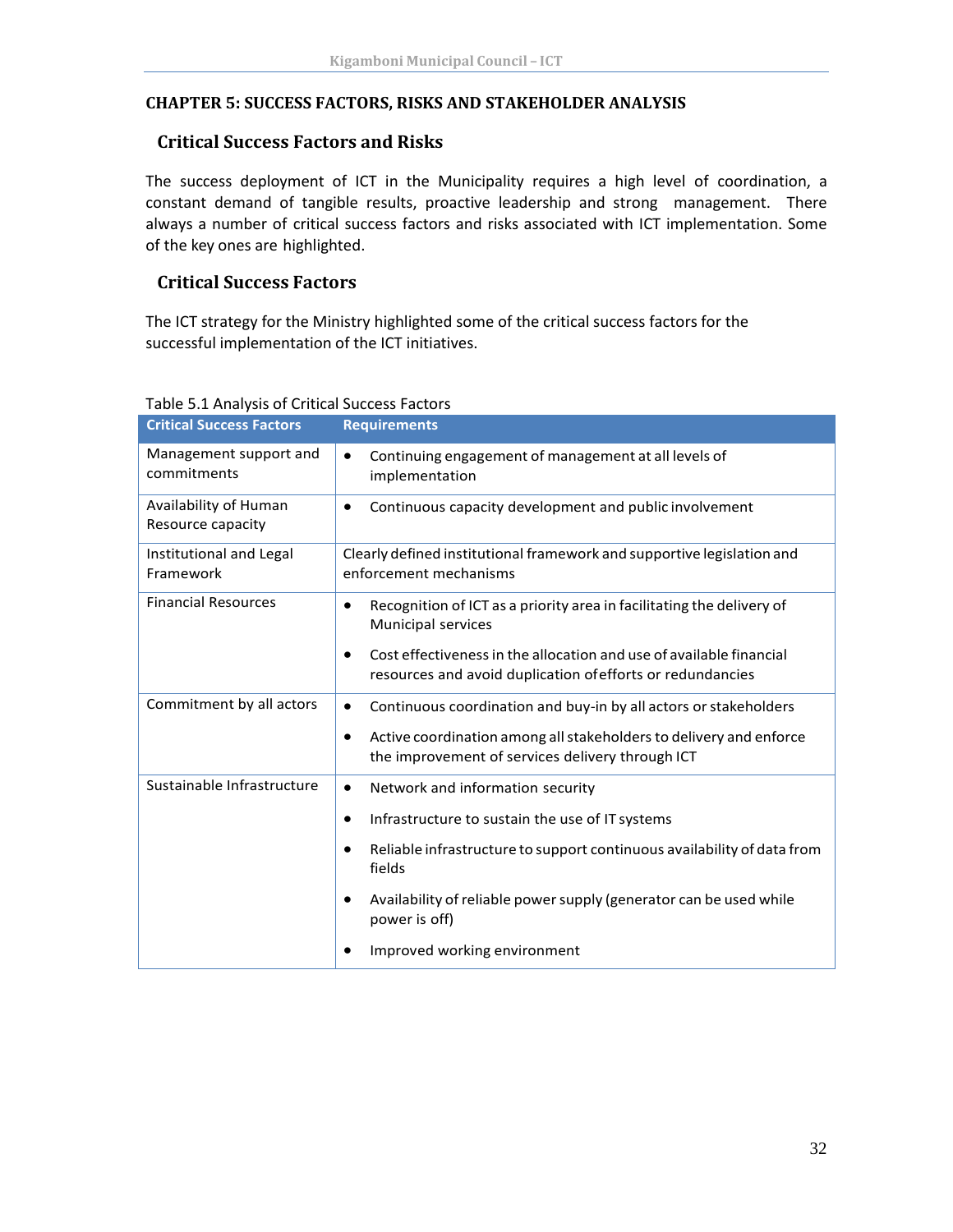# <span id="page-36-0"></span>**Risk Management**

Risk is about uncertainties and constraints. There are a number of risks and dependencies which may impact the successful implementation of this strategy. In this manner risk management shall be a major concern and will involve activities undertaken with the intent of providing a plan that minimizes the adverse impacts of risk on project resources. Possible risks and mitigation measures have been identified in the table 5.2 below.

| <b>Risk</b>                                 | <b>Impact</b> | <b>Mitigation</b>                                                                                  |
|---------------------------------------------|---------------|----------------------------------------------------------------------------------------------------|
| Donor dependence                            | High          | • Local funding                                                                                    |
|                                             |               | • Public private partnerships                                                                      |
| <b>Resource availability</b>                | Medium        | • Government funding for IT projects                                                               |
|                                             |               | • Public Private Partnerships                                                                      |
|                                             |               | • Effective Management of scarce funds available and integration of<br>development partner's funds |
| <b>Councilors and</b>                       | High          | • Sustain political and management commitment                                                      |
| <b>Management</b><br><b>Commitments and</b> |               | • Solve issues related to non-ICT solutions                                                        |
| support                                     |               | • Public Private Partnerships                                                                      |
|                                             |               | • Delivery of electronic services for decision making                                              |
| Resistance<br>to                            | High          | • Raise awareness and continuous ICT training                                                      |
| change                                      |               | • Manage expectations                                                                              |
|                                             |               | • Involve all users                                                                                |
|                                             |               | • Clarity of scope, roles and responsibilities                                                     |
|                                             |               | • Expose technology and do not underestimate the resistance to<br>change within the Municipality   |
| <b>Technological failure</b>                | Medium        | • Business continuity                                                                              |
|                                             |               | • Disaster recovery plan                                                                           |
|                                             |               | • Do not over trust in technology solutions                                                        |
| <b>Technological</b>                        | Low           | • Planning of technological refresh                                                                |
| <b>Obsolescence</b>                         |               | • Build internal capacity                                                                          |
| <b>Privacy and security</b>                 | High          | • Information security policy                                                                      |
|                                             |               | • Security measures                                                                                |
|                                             |               | • Effective rules and regulations                                                                  |
| Dependence on                               | Medium        | · Use standard-based technology                                                                    |
| technology supplier                         |               | ● Effective contract management                                                                    |

Table 5.2 Risk Matrix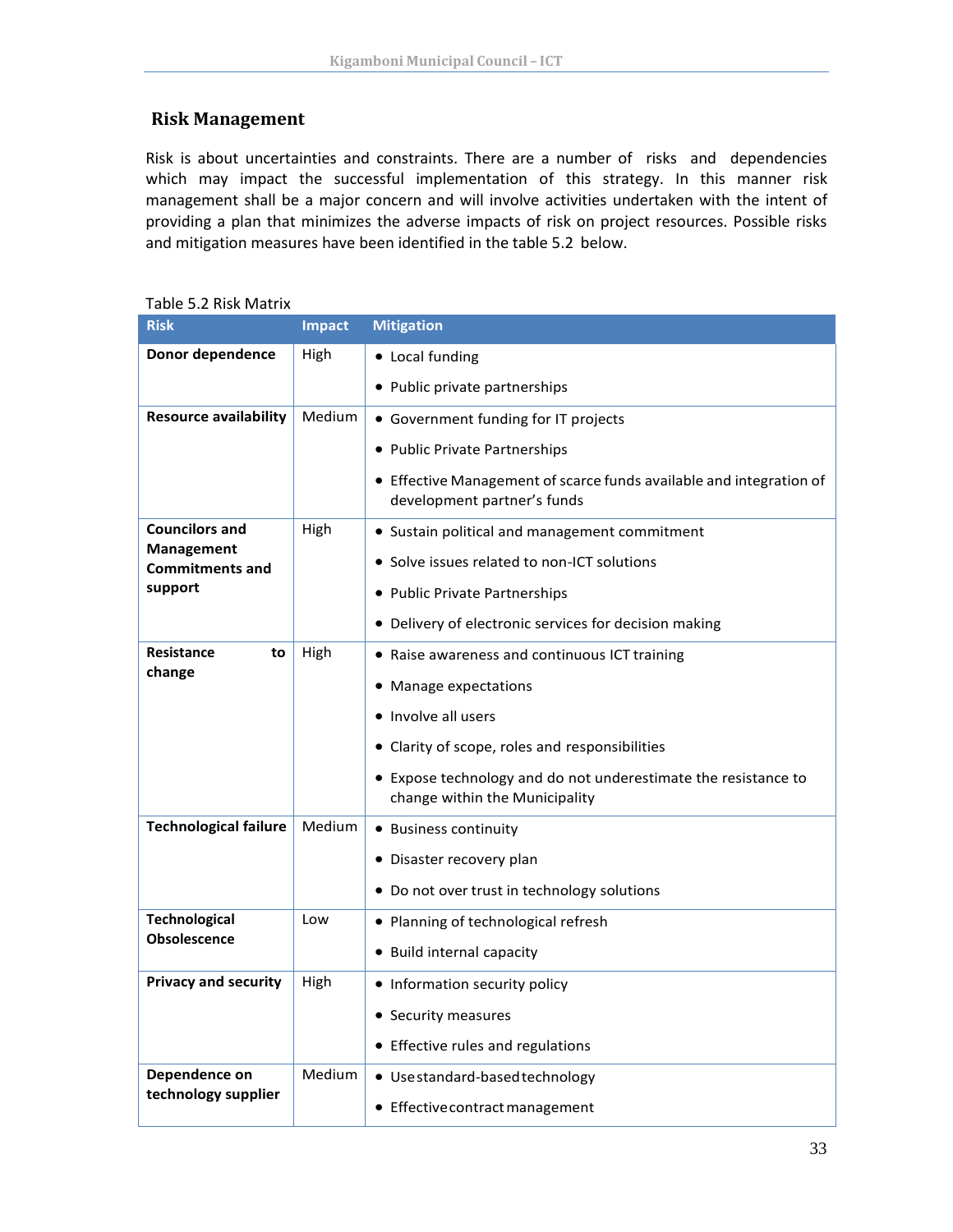| <b>Risk</b>                               | <b>Impact</b> | <b>Mitigation</b>                                                                                                                                                                                                                                                                                                                                                                                                                                                                 |
|-------------------------------------------|---------------|-----------------------------------------------------------------------------------------------------------------------------------------------------------------------------------------------------------------------------------------------------------------------------------------------------------------------------------------------------------------------------------------------------------------------------------------------------------------------------------|
| Poor data quality                         | High          | Computers will not clean up a mess that exists already. If the<br>existing procedures are not well defined, if there is incomplete<br>data and if there are conflicting objectives for the systems, ICT<br>is not a substitute. Therefore the following are needed:<br>• Well defined procedures<br>• Non conflicting of objectives for the system                                                                                                                                |
| Stakeholders with<br>different objectives | Medium        | Support and commitment of key stakeholders is a critical<br>success factor. If the stakeholders do not feel that their<br>objectives are not being served by the proposed ICT solutions,<br>they will not support it. This gap can be addressed by ensuring<br>that the stakeholders participate in the process and their<br>interests are considered. Frequent communication with the<br>stakeholders as to what will be happening will reduce the<br>stakeholders' uncertainty. |

#### **Stakeholder Analysis:**

Stakeholders are grouped into the following 6 groups: Their participation, commitment and interest in supporting the implementation of projects prioritized in this Strategy is vital to the overall success.

**The Government of Tanzania through:** the Ministry of Regional Administration and Local Government has initiatives to ensure that LGA's in Tanzania are using IT in the improvement of services. For example, the LGA's has been supported to operationalize EPICOR System; Planning and Reporting System (PlanRep); Local Government Monitoring Database, etc. The Sector Ministries such as Health, Education, and Water are interested in assessing impact of sector programmes and provision of quality sector services to the citizens

**KGMC Councilors elected by the people**, have the overall responsibility to ensure good governance and performance by employees. The Councilors are answerable to the citizens. This group is a key project promoter and their involvement is very critical.

**KGMC Senior staff** support can bring access to organizational resources, can signal the importance of the strategy to other stakeholders and may suppress some type of user resistance. They will need to be trained first – before other staff, in order to give them a head start on the expected changes, changes management and ultimately be effective change agents.

**KGMC IT Staff** as the core of ICT systems will need to combine technical skills with an understanding of the Council operations and management in order to become effective facilitators with responsibility to implement change along identified dimensions.

**KGMC Employees** – Of all stakeholders, this group best understands what will work and what will not work. Giving users a bigger say in selection /development of ICT solutions is critical.

**KGMC citizens** will be the primary beneficiaries of improved service delivery model. Their satisfaction will result in maximization of revenue generation for the council.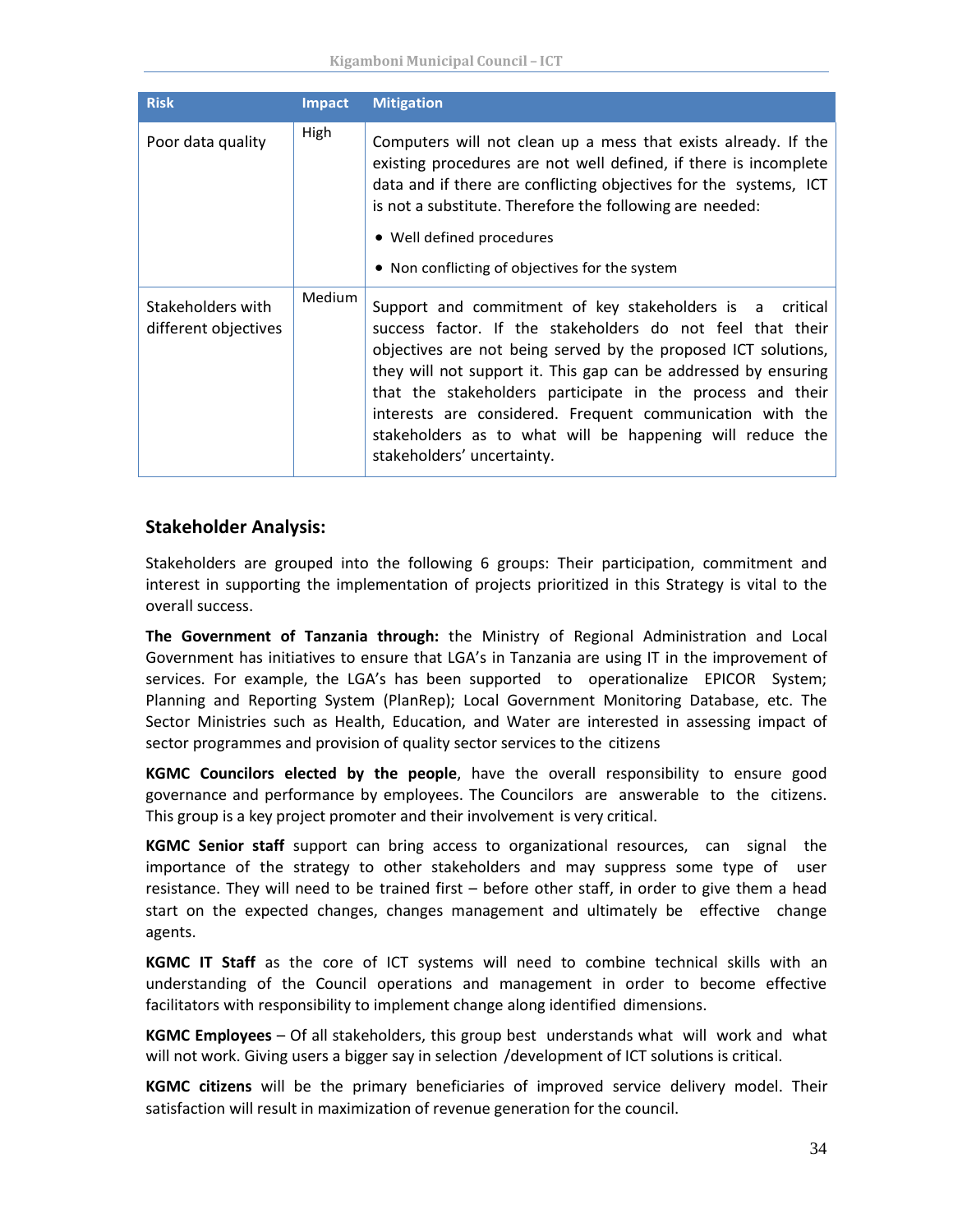**Donor Agencies and International community's** emphasize accountability, transparency and social and economic development, when making decisions regarding financing for development.